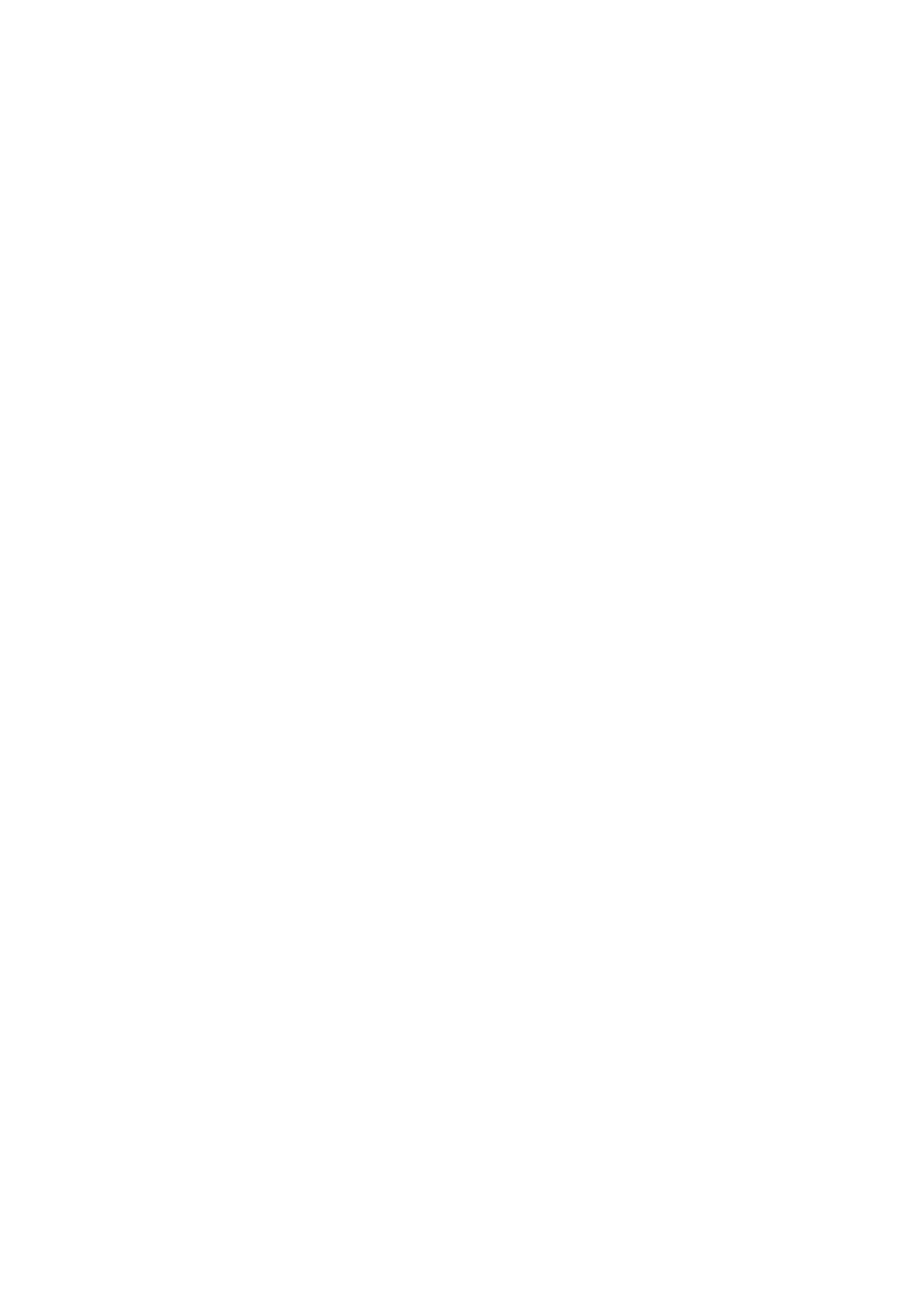RESEARCH AND STATISTICS BRANCH WORKING PAPER 19/2009

# **Mirror Statistics of International Trade in Manufacturing Goods: The Case of China**

Dong Guo Research and Statistics Branch Programme Coordination and Field Operations Division UNIDO



UNITED NATIONS INDUSTRIAL DEVELOPMENT ORGANIZATION Vienna, 2010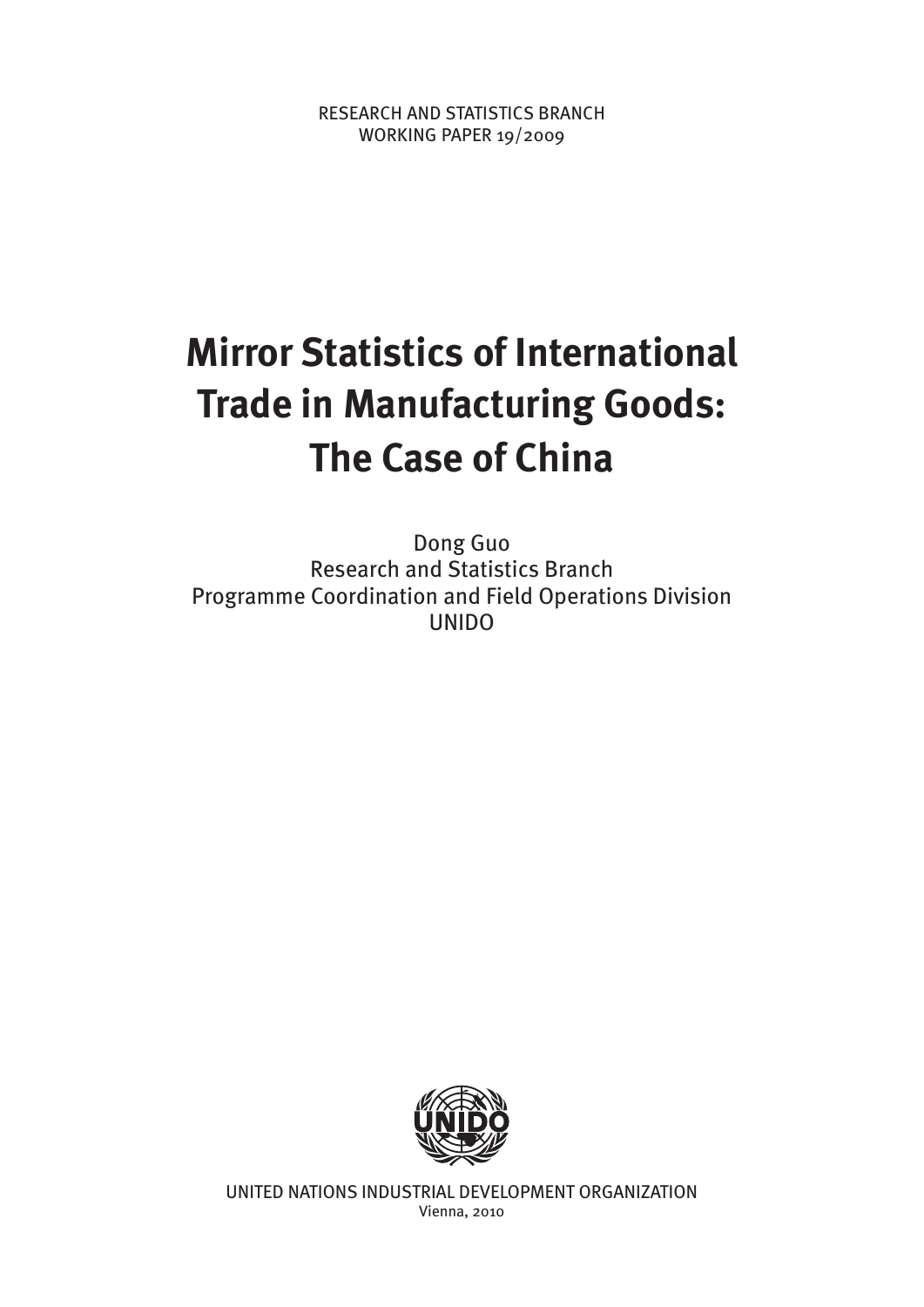#### **Acknowledgements**

This research is supported by Ömer Aksoycan for data provision and some of the related calculation. We are indebted to Shyam Upadhyaya for his help and useful comments on an earlier version and are grateful for the comments received from Ludovico Alcorta. Maria Fermie was responsible for stylistic revision.

#### **Disclaimer**

The designations employed, descriptions and classifications of countries and the presentation of the material in this report do not imply the expression of any opinion whatsoever on the part of the Secretariat of the United nations Industrial Development Organization (UNIDO) concerning the delimitation of its frontiers or boundaries, or its economic system or degree of development. The views expressed in this paper do not necessarily reflect the views of the Secretariat of the UNIDO. The responsibility for opinions expressed rests solely with the authors, and publication does not constitute an endorsement by UNIDO. Although great care has been taken to maintain the accuracy of information herein, neither UNIDO nor its member States assume any responsibility for consequences which may arise from the use of the material. Terms such as "developed", "industrialized" and "developing" are intended for statistical convenience and do not necessarily express a judgement. Any indication of, or reference to, a country, institution or other legal entity does not constitute an endorsement. Information contained herein may be freely quoted or reprinted but acknowledgement is requested. This report has been produced without formal United Nations editing.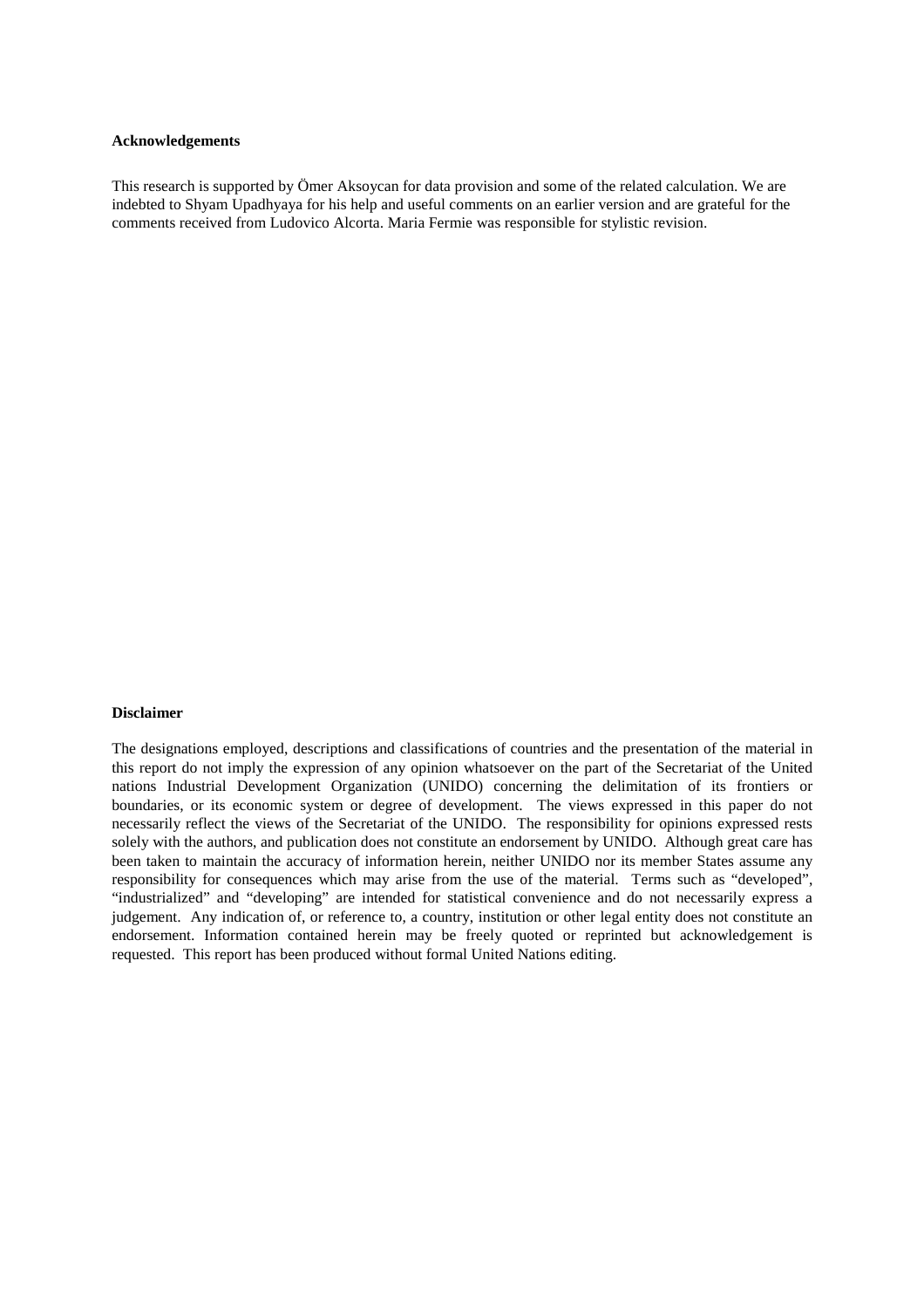# **Contents**

| 1. |                                                                            |  |
|----|----------------------------------------------------------------------------|--|
| 2. |                                                                            |  |
| 3. |                                                                            |  |
| 4. |                                                                            |  |
| 5. |                                                                            |  |
| 6. |                                                                            |  |
|    |                                                                            |  |
|    |                                                                            |  |
|    | Appendix 1. International trade statistics on manufacturing goods by UNIDO |  |
|    |                                                                            |  |
|    |                                                                            |  |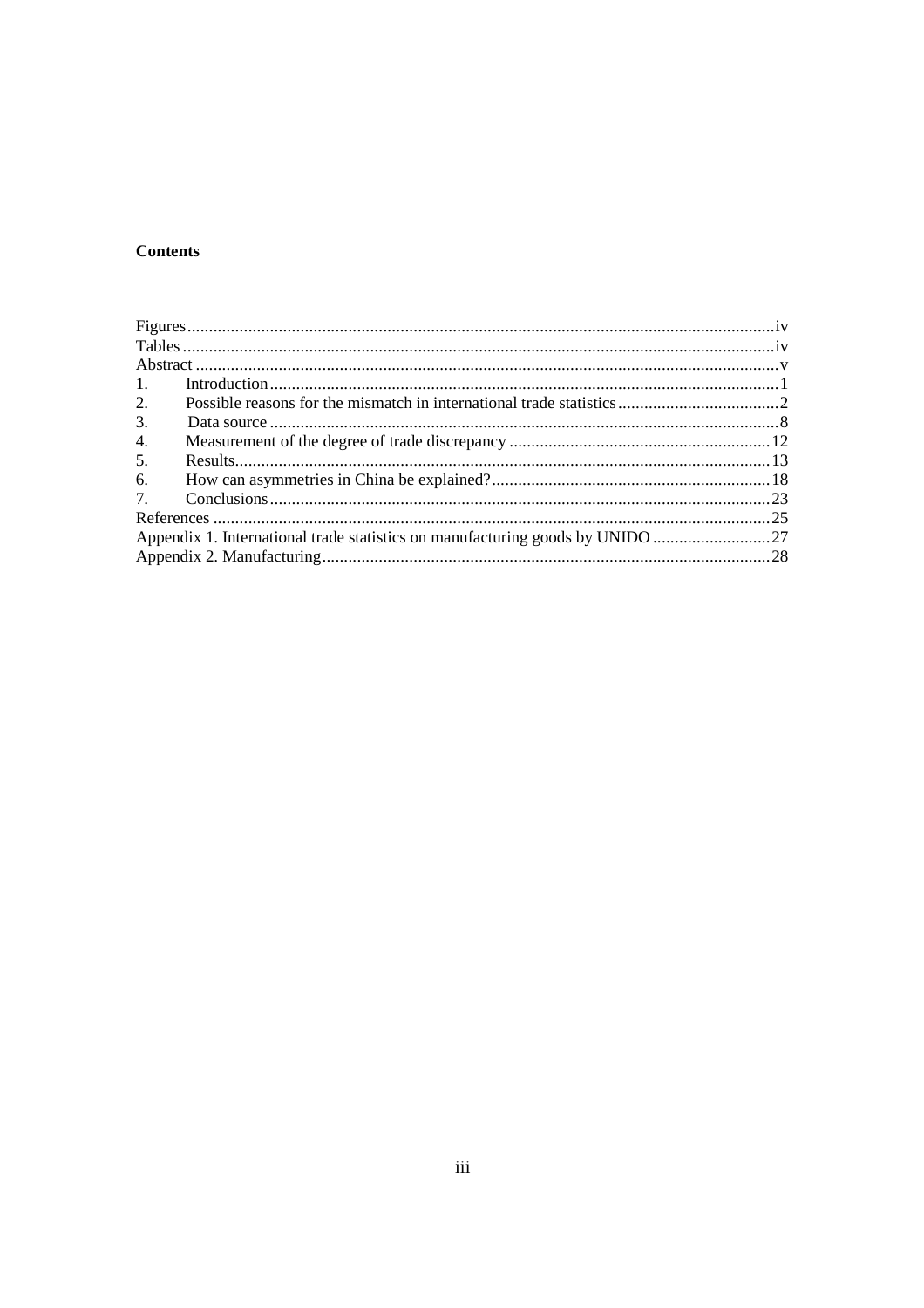# **Figures**

| Figure 1. Asymmetric degree of total manufacturing goods compared to partners' imports  14 |  |  |  |  |
|--------------------------------------------------------------------------------------------|--|--|--|--|
| Figure 2. Asymmetric degree of total manufacturing goods compared to China's imports15     |  |  |  |  |

# **Tables**

| Table 1.  | Official merchandise trade data - United States and China                     |  |
|-----------|-------------------------------------------------------------------------------|--|
|           |                                                                               |  |
| Table 2.  |                                                                               |  |
| Table 3.  | General information on trade between China and its top five trading partners9 |  |
| Table 4.  |                                                                               |  |
| Table 5.  |                                                                               |  |
| Table 6.  |                                                                               |  |
| Table 7.  |                                                                               |  |
| Table 8.  |                                                                               |  |
| Table 9.  | Asymmetric degree by ISIC Rev.3, 2-digit industry with China as exporter      |  |
|           |                                                                               |  |
| Table 10. | Asymmetric degree by ISIC Rev.3, 2-digit industry with China as importer      |  |
|           |                                                                               |  |
| Table 11. | Geometric means for variables X/M by China's trading partners,                |  |
|           |                                                                               |  |
| Table 12. | Geometric means for X/M by China's trading partners:                          |  |
|           |                                                                               |  |
| Table 13. | Geometric means for X/M by China's trading partners:                          |  |
|           |                                                                               |  |
| Table 14. | Re-exports of Hong Kong in relation to the United States and China,           |  |
|           |                                                                               |  |
| Table 15. | Average exchange rate of United States dollar and Chinese renminbi yuan22     |  |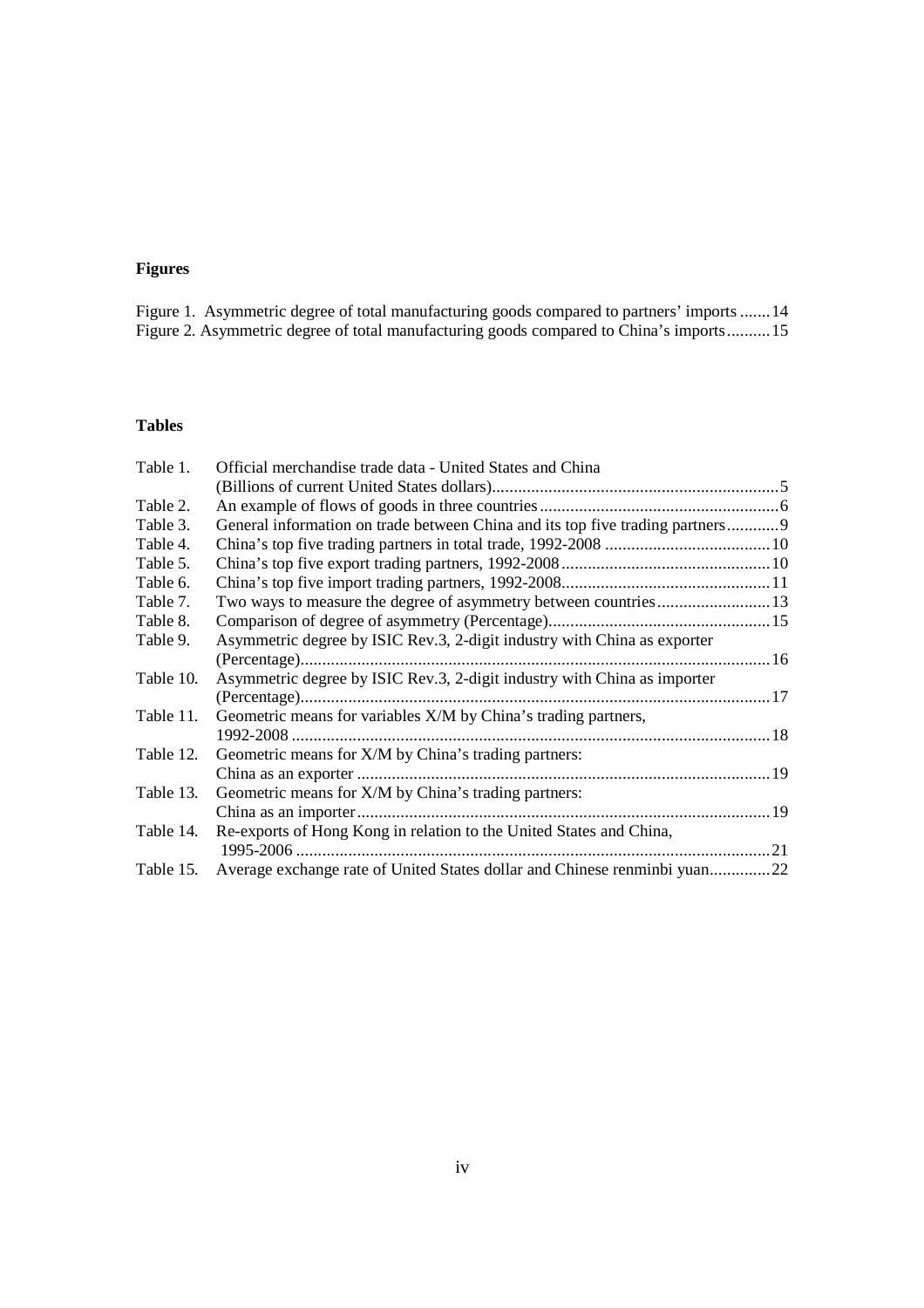#### **Abstract**

As the process of globalization deepens, asymmetry in international trade statistics continues to be of great concern to trade statisticians and policy makers alike, despite the fact that international trade in goods—especially manufacturing goods—and services is increasing between countries. In general, as far as trade statistics are concerned, one would expect to see symmetric patterns between countries, that is, the amount that country A exports to country B should be the same as what country B imports from country A. This paper analyzes the asymmetric pattern of international trade statistics among countries, with a focus on China and its top five trading partners during the period 1992 to 2008.

The reasons for asymmetry in international trade statistics to occur include the different price systems between exports and imports, the different trade systems among countries, and also emerging issues such as re-exports and re-imports. The results in the case of China and its top five trading partners show that the asymmetric pattern of international trade among countries varies not just within time periods but also from industry to industry. While it is difficult to find a systematic way to correct asymmetries in international trade statistics among countries, by focusing on a specific country and time period, it is possible to determine the reasons for such asymmetry.

Keywords: Mirror statistics; international trade statistics; China; asymmetries.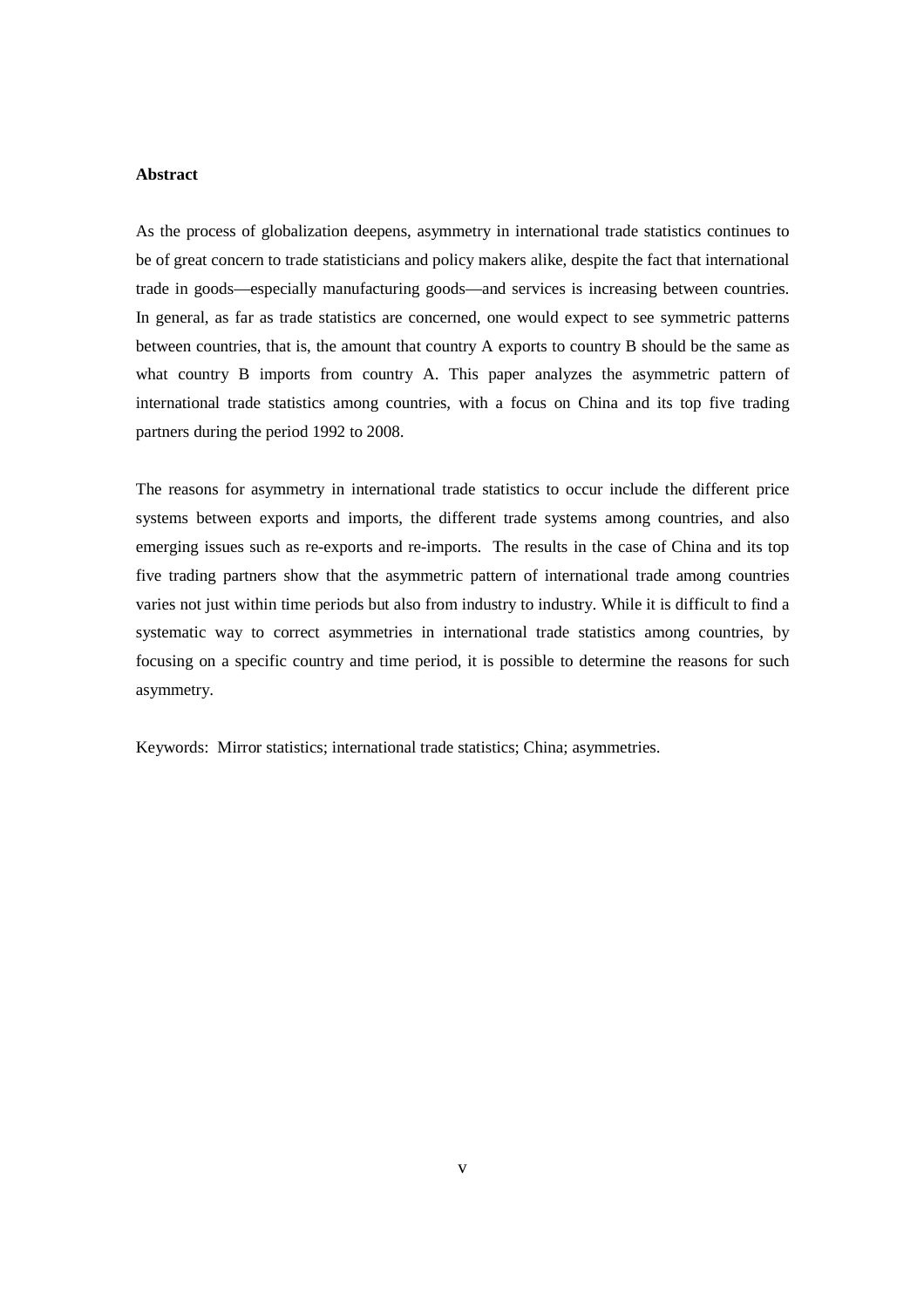### **1. Introduction**

To enhance trade capacity and economic growth of developing countries and countries with economies in transition, their participation in global trade is becoming increasingly important. Moreover, even as their manufacturing capabilities increase, the ability of enterprises in these countries to trade internationally needs to be strengthened so that they can become a part of the global value chains. On the one hand, this entails focusing on the supply side to ensure that enterprises can manufacture products that have a high export potential and sustain the level of quality and quantity needed to meet global demand. On the other hand, it requires evidence of market conformity—to assist enterprises so that their products conform to the relevant international standards, in particular private buyer requirements, and technical requirements.

As more and more developing countries benefit from their involvement in the international trade system, strengthening their capacity to participate in global trade is critical for their future economic growth. UNIDO is one of the largest providers of trade-related development services, including statistics on industrial and international trade,<sup>1</sup> and is therefore in a position to offer customer-focused advice and integrated technical assistance in competitiveness, trade policies, industrial modernization and upgrading, compliance with trade standards, testing methods and metrology.<sup>2</sup> Currently, international trade statistics and relevant industrial statistics are maintained by UNIDO Industrial Demand and Supply Balance Database (IDSB).<sup>3</sup>

However, despite the fact that international trade in goods and services, especially manufacturing goods, is increasing between countries as the process of globalization deepens, asymmetry in international trade statistics is becoming more and more evident, thus causing great concern among trade statisticians and policy makers. In general, as far as trade statistics are concerned, one would expect to see symmetric patterns between countries, whereby the amount that country *A* exports to country *B* should equal that what country *B* imports from country *A*. However, in reality, this is seldom the case. Asymmetric international trade was first observed in the early nineteenth century (Tsigas et al., 1992) and has since been the main concern to both the public sector and academia (Morgenstern, 1974). The very classic case is that between China and the

 1 See UNIDO Statistics on http://www.unido.org/index.php?id=1000077

<sup>2</sup> For example, see UNIDO *Industrial Development Report 2009*.

<sup>&</sup>lt;sup>3</sup> See Appendix 1 for more information about IDSB, UNIDO.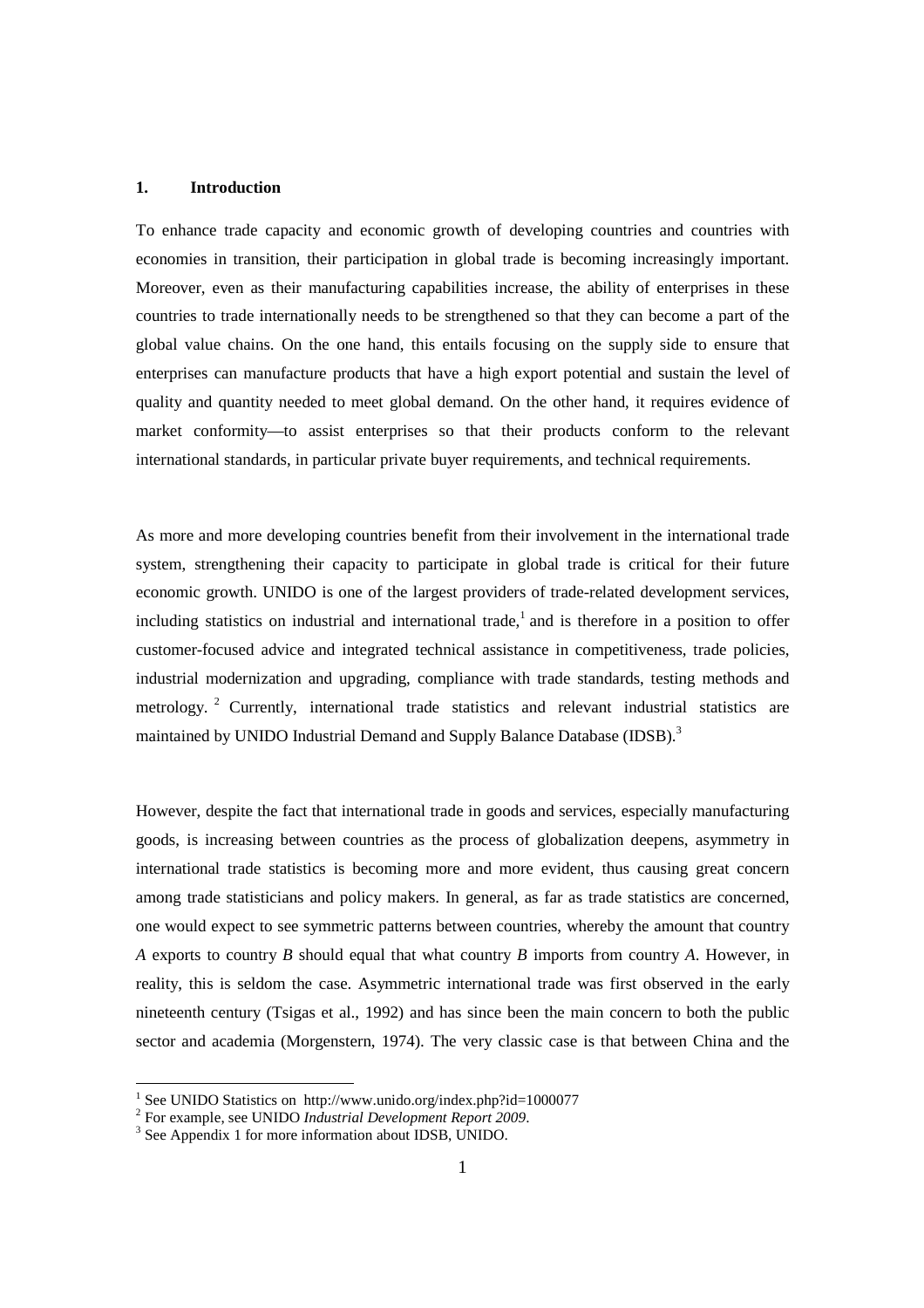United States (see, for example, Fung and Lau, 1998), and more recently also Hong Kong (Special Administrative Region (SAR) of China) (see Ferrantino and Wang, 2008).

The main objective of this paper is to explore the asymmetric trade pattern of international trade in manufacturing goods between countries using mirror statistics, focusing specifically on China and its top five trading partners between 1992 and 2008. Note that mirror statistics are defined as a "bilateral comparison of two basic measures of a trade flow by EuroStat to consider it as a traditional tool for detecting the causes of asymmetries in statistics" (EuroStat, 1998).

This paper is structured as follows. Section 2 presents possible reasons for existing asymmetry in international trade statistics. Section 3 discusses the emerging issue of re-exports in detail, and also provides a description of the data source. Section 4, for its part, describes how asymmetry can be measured. While sections 5 and 6 provide some primary results and analyze some of the possible reasons, section 7 concludes.

#### **2. Possible reasons for the mismatch in international trade statistics**

# **2.1 Existing issues**

Trade, in general, involves buying, selling, or exchanging goods or services within a country or between countries. As mentioned earlier, the focus here is on international trade between countries, especially that of manufacturing goods. Statistically, international trade is measured when merchandized goods cross international frontiers.<sup>4</sup> Accordingly, when conducting analyses on trade flows between countries or regions, it is extremely important that data recorded by country *A* as exports to country *B* match the data recorded by country *B* as imports from country A. Unfortunately, this is rarely the case.<sup>5</sup> Several reasons can be attributed to such asymmetry in trade statistics, for example:

<sup>&</sup>lt;sup>4</sup> Trade in services is defined as the supply of a service with four GATS modes of supply (see UN, 2002, page 11).<br>
<sup>5</sup> At the aggregate level, in the context of National Accounts and Balance of Payments (BoP), adjustments

are made to trade in goods (and services) to produce more consistent estimates. For example, c.i.f. adjustments are made for imports (that is, costs of insurance and freight are deducted from imports of goods and added to imports of services), and adjustments are made to account for 'small transactions' and goods sent by post. However, national authorities do not make such BoP adjustments at more detailed levels—neither by partner country nor by commodity (even at aggregate levels). Also, while United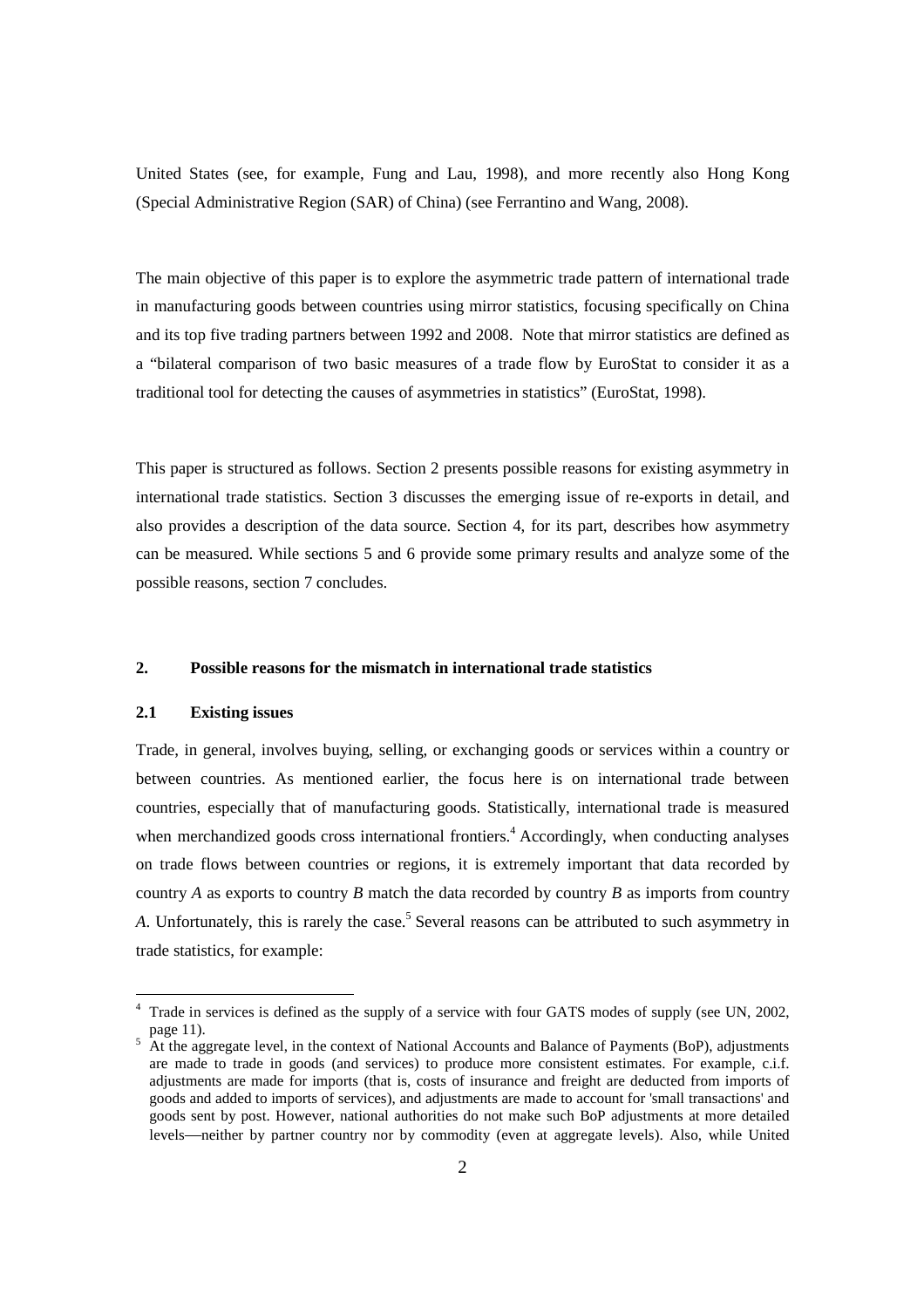- different valuations for imports (c.i.f.) and exports (f.o.b);
- different trade recording systems for imports and exports, general versus special trade;
- differences in definitions of trade partners;
- differences in thresholds for recording international trade which, by extension, mean differences in the definition of trade in small transactions;
- other differences include timing of measurement (recording by customs) differing allocation of product classification to goods or mis-attribution; and smuggling (Tsigas et al., 1992);
- irregularity in proper recording of exchange rate fluctuations. (Exchange rate fluctuations are not always properly recorded in international trade statistics. Values are normally aggregated over the period of one year in local currency and converted into United States dollars);
- mirror statistics are rarely used. Those countries that do not report trade data to the United Nations, partner country data are often used.<sup>6</sup>

Note that mirror statistics are considered a second-best solution; the best being nationally reported data. They are however better than having no data at all, especially considering that more than 50 countries do not consistently report national trade statistics to COMTRADE. At the same time, mirror statistics have a number of shortcomings. First, they do not include trade with other nonreporting countries. As a result, mirror statistics barely cover South-South trade and hence cannot be considered as a suitable source for any assessment of intra-African trade. Second, is the problem of trans-shipments, which may hide the actual source of supply. Third, mirror statistics invert the reporting standards by valuing exports in c.i.f. terms (that is, transport costs and insurance are included) and imports in f.o.b. terms (both these items are excluded).

 $\overline{a}$ 

Nations (1998) provides clear recommendations for defining trade partners' practices, they differ across countries when compiling trade statistics. Close attention needs to be paid to national definitions when looking at trade statistics.

<sup>&</sup>lt;sup>6</sup> Parniczky (1980) mentioned similar sources where reported trade statistics are inconsistent, including those on trans-shipment.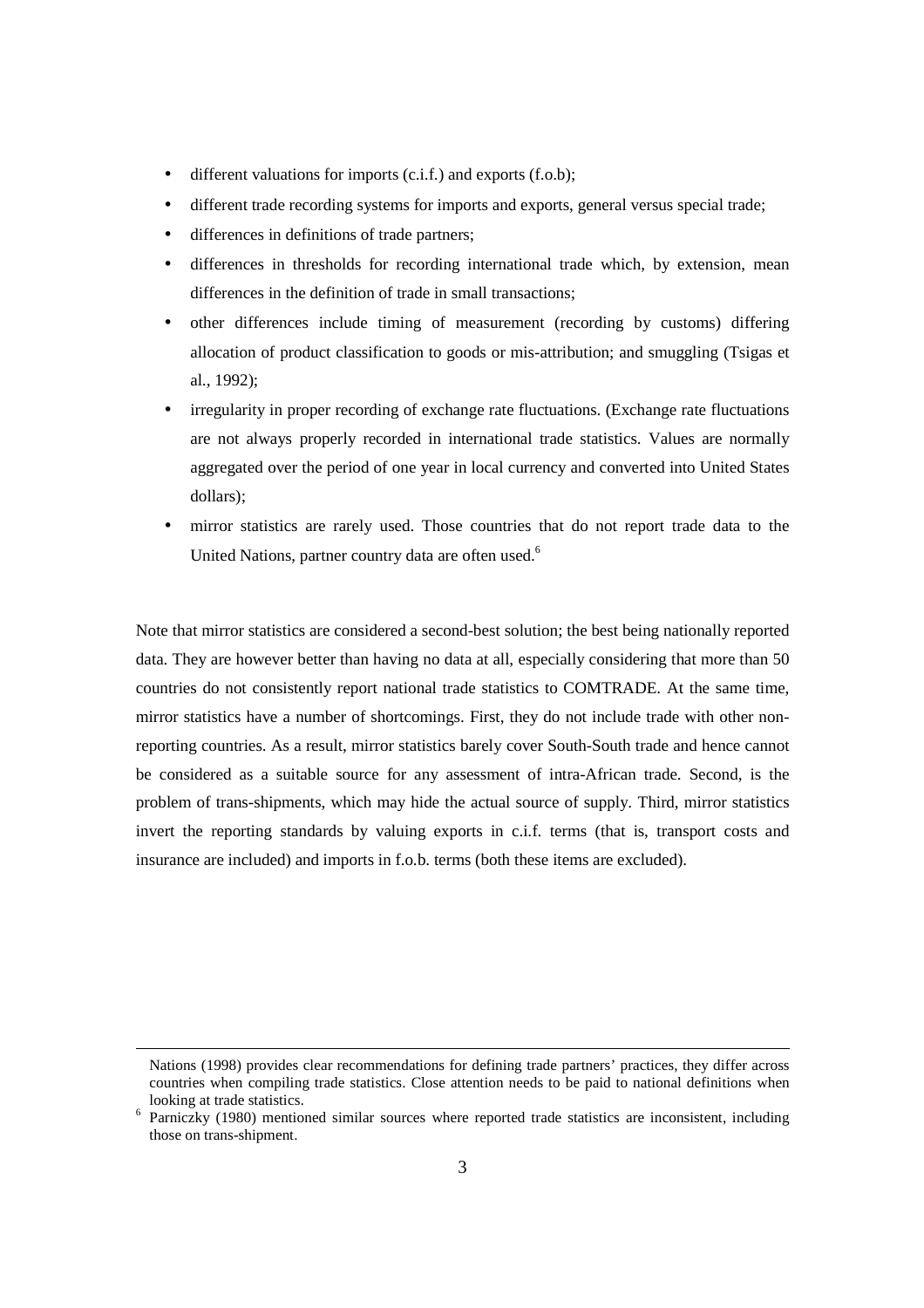#### **2.2. Re-exports: an emerging issue**

While the general problems associated with asymmetric statistics need to be addressed, a crucial problem across an increasing number of countries is the presence of re-exports in recorded trade statistics (Guo et al., 2009).

Due to the increasing liberalization of global trade, more countries/regions, particularly those with special trade status or geographical locations (such as the Belgium, Hong Kong (SAR), Netherlands and Singapore), are starting to pay more attention to their trade flows for two specific reasons. First, traditionally domestically-produced goods account for way below their total volume of trade with their partner countries. Second, increasing asymmetries in trade statistics with partner countries are becoming apparent (Geyer-Schaefer, 2007). A well-known case, as mentioned earlier, is the trade discrepancy between China and the United States (Ferrantino and Wang, 2008; Fung and Lau, 1998, among others), as illustrated in table 1, where the share of reexports from Hong Kong (SAR) is very significant. In the case of the Netherlands, the trend of increasing re-exports started in the mid-1980s and has continued ever since. Currently, re-exports account for more than 40 per cent of the total exports in the country, which were less than 20 per cent in 1990 (Mellens et al., 2007, Kusters and Verbruggen, 2001). Re-exports are also becoming a worldwide trend, affecting not only the Netherlands, but other countries, such as Germany, Hong Kong (SAR) and Singapore, as well. In the case of the Netherlands, the average growth rate of re-exports was some 9 per cent between 1985 and 1997, while for Germany, it was some 14 per cent between 1992 and 2002, and for Hong Kong (SAR) some 18 per cent between 1983 and 2005. Estimates of re-exports as a share of total exports vary across countries—in Germany it is some 15 per cent, in Singapore, over 50 per cent, while in Hong Kong (SAR), it is approximately 95 per cent (Mellens et al., 2007).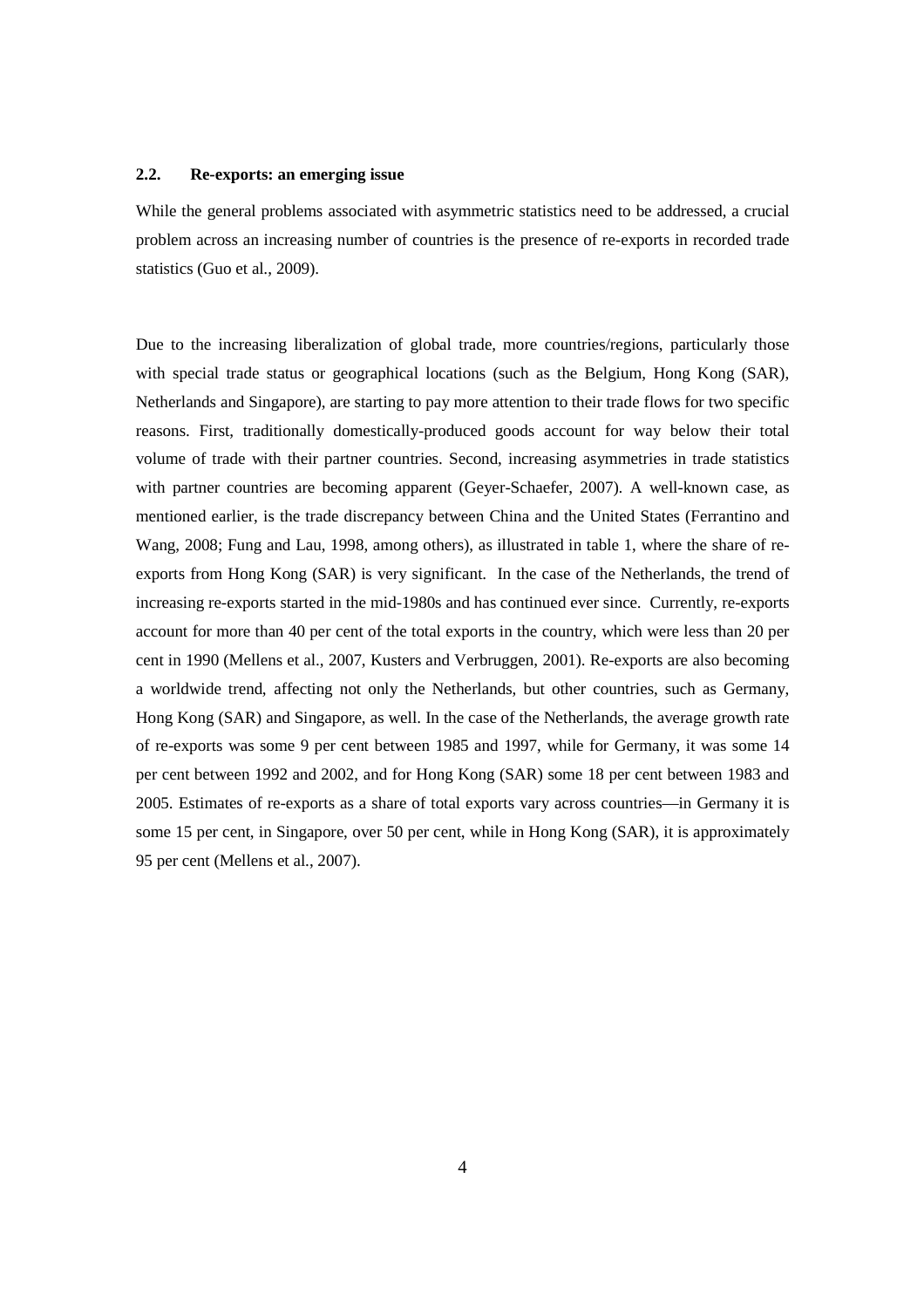| Year | <b>Official</b><br>U.S.<br>exports to<br><b>China</b><br>(U.S. data) | <b>Official</b><br><b>Chinese</b><br>imports from<br>the U.S.<br>(Chinese)<br>data) | <b>Official</b><br>U.S.<br><i>imports</i><br>from<br><b>China</b><br>(U.S. data) | <b>Official</b><br><b>Chinese</b><br>exports to<br>the U.S.<br>(Chinese)<br>data) | <b>Official</b><br><b>U.S.-China</b><br>trade<br>balance<br>(U.S. data) | <b>Official</b><br>U.S.-China<br>trade<br>balance<br>(Chinese)<br>data) |
|------|----------------------------------------------------------------------|-------------------------------------------------------------------------------------|----------------------------------------------------------------------------------|-----------------------------------------------------------------------------------|-------------------------------------------------------------------------|-------------------------------------------------------------------------|
| 1995 | 11.7                                                                 | 16.1                                                                                | 45.6                                                                             | 24.7                                                                              | $-33.8$                                                                 | $-8.6$                                                                  |
| 1996 | 12.0                                                                 | 16.2                                                                                | 51.5                                                                             | 26.7                                                                              | $-39.5$                                                                 | $-10.5$                                                                 |
| 1997 | 12.8                                                                 | 16.3                                                                                | 62.5                                                                             | 32.7                                                                              | $-49.7$                                                                 | $-16.4$                                                                 |
| 1998 | 14.3                                                                 | 17.0                                                                                | 71.2                                                                             | 38.0                                                                              | $-56.9$                                                                 | $-21.0$                                                                 |
| 1999 | 13.1                                                                 | 19.5                                                                                | 81.8                                                                             | 41.9                                                                              | $-68.7$                                                                 | $-22.4$                                                                 |
| 2000 | 16.2                                                                 | 22.4                                                                                | 100.0                                                                            | 52.1                                                                              | $-83.8$                                                                 | $-29.7$                                                                 |
| 2001 | 19.2                                                                 | 26.2                                                                                | 102.3                                                                            | 54.3                                                                              | $-83.1$                                                                 | $-28.1$                                                                 |
| 2002 | 22.1                                                                 | 27.2                                                                                | 125.2                                                                            | 70.0                                                                              | $-103.1$                                                                | $-42.8$                                                                 |

**Table 1. Official merchandise trade data - United States and China (Billions of current United States dollars)** 

*Source:* Fung and Lau (2003) table 1.

According to the United Nations definition of general trade flows (United Nations, 1998), reexports take place when goods enter the customs territory of a country and are then shipped to another, without being transformed. This is also known as trans-shipment (see Mellens et al., 2007, Andriamananjara et al., 2004, Fung and Lau, 1998). Although rarely recorded separately in published national or international databases, re-exports can be distinguished from other trade flows, as demonstrated by Roos (2005, 2006) in the case of the Netherlands, where re-exports currently account for over 40 per cent of recorded exports.

The presence of re-exports is visible in countries and regions with favourable geographical positions, from a perspective of intercontinental transportation. These include Belgium, Germany, the Netherlands, and probably France, in Europe, and Hong Kong (SAR) and Singapore in Asia, to the extent that these countries act as hubs for shipments of goods between countries within the region and the rest of the world. For example, major hubs in Europe are located at Dutch and Belgian ports, while in eastern Asia, the major hub is Hong Kong (SAR). In this context, it should be noted that some 90 per cent of the world's trade in goods is transported by sea.<sup>7</sup>

When coupled with differences across countries, in definitions on country of origin and country of consignment for import partners, re-exports (and re-imports) can significantly increase export/import discrepancies between countries. If, for example, China exports US\$5 million of

 7 Possible reference: http://www.unescap.org/oes/state/st020211.htm).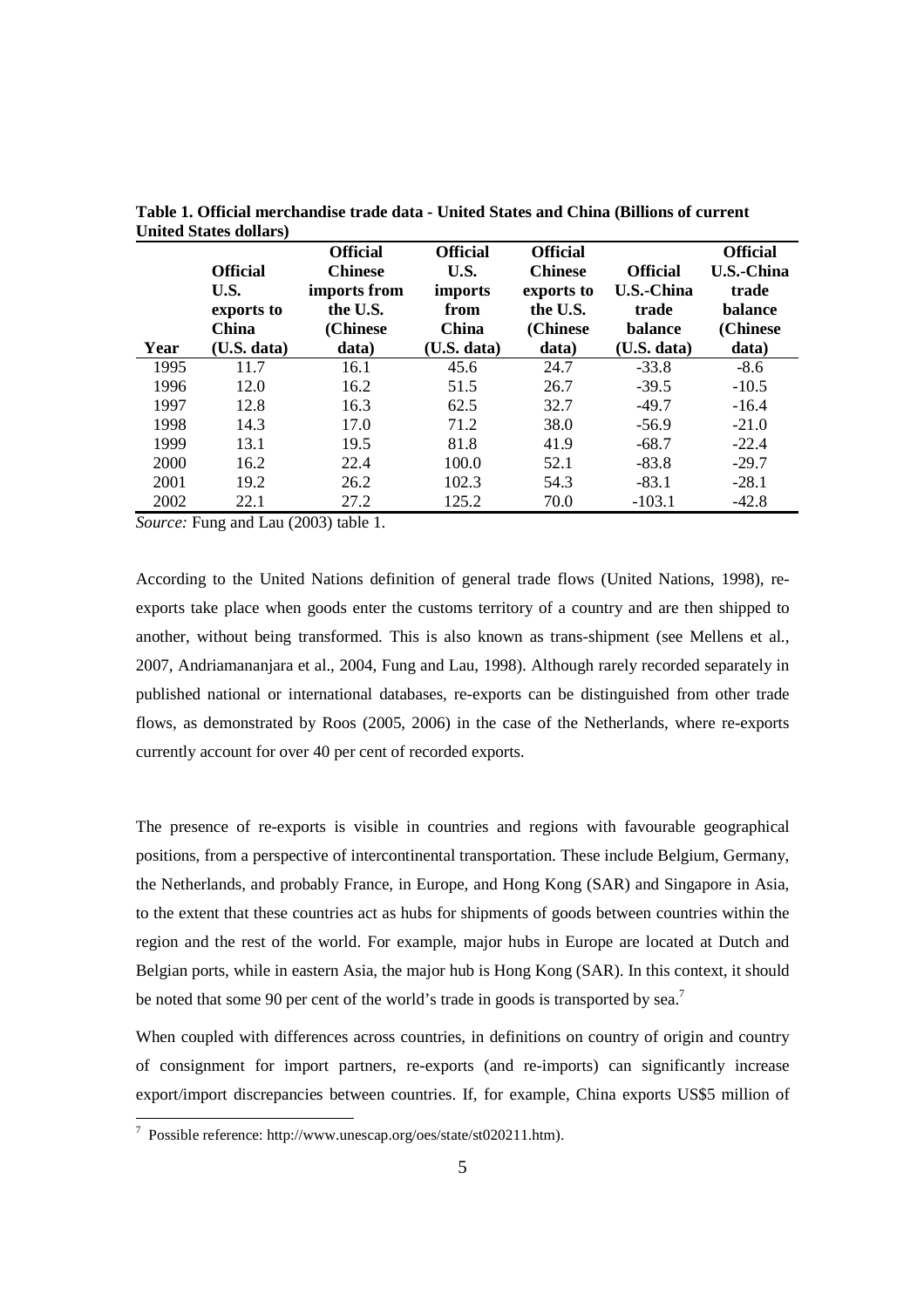domestically-produced goods to the United States via Hong Kong (SAR), effectively, China exports US\$5 million domestically-produced goods to Hong Kong (SAR), and Hong Kong (SAR) then re-exports the equivalent amount to the United States (see table 2).

|           | China                  | Hong Kong (SAR)              | <b>United States</b>        |
|-----------|------------------------|------------------------------|-----------------------------|
|           | Exports US\$5          | Imports US\$5 million        | Imports US\$5 million goods |
|           | million                | domestically-produced        | from Hong Kong (SAR)        |
|           | domestically-          | goods from China             |                             |
|           | produced goods to      | (recorded as imports from    |                             |
|           | Hong Kong (SAR)        | China)                       |                             |
|           |                        | Re-exports US\$5 million to  |                             |
|           |                        | China (recorded as re-       |                             |
|           |                        | exports to the United States |                             |
|           |                        |                              |                             |
|           |                        |                              | Induced possible trade      |
| Situation | Exports record -       | Imports record – United      | discrepancy between China   |
|           | China                  | <b>States</b>                | and the United States       |
| (1)       | Exports to the         | <b>Imports from China</b>    |                             |
|           | <b>United States</b>   |                              |                             |
| (2)       | Exports to the         | Imports from Hong Kong       |                             |
|           | <b>United States</b>   | (SAR)                        | US\$5 million               |
| (3)       | <b>Exports to Hong</b> |                              |                             |
|           | Kong (SAR)             | <b>Imports from China</b>    | US\$5 million               |
| (4)       | <b>Exports to Hong</b> | Imports from Hong Kong       |                             |
|           | Kong (SAR)             | (SAR)                        | US\$10 million              |

**Table 2. An example of flows of goods in three countries** 

*Source:* Author's description.

However, depending on how the transaction is recorded by each country, discrepancies in trade data may or may not arise. Taking the above example, whereby China exports domesticallyproduced goods to the United States via Hong Kong (SAR), from the perspective of Hong Kong (SAR), imports from China are recorded as re-exports to the United States, as shown in table 2. On the other hand, for both China and the United States, data compilers may record the transaction differently—depending on the information at hand. Nevertheless, both countries follow the recommendations of the United Nations (1998), whereby a trading partner is defined as the country of origin for imports and the last known destination for exports. But in the case of the United States, it lists the country of shipment as its import partner country if the country of origin cannot be identified. Hence there are potentially four different combinations that can be used when recording the US\$5 million trade transaction: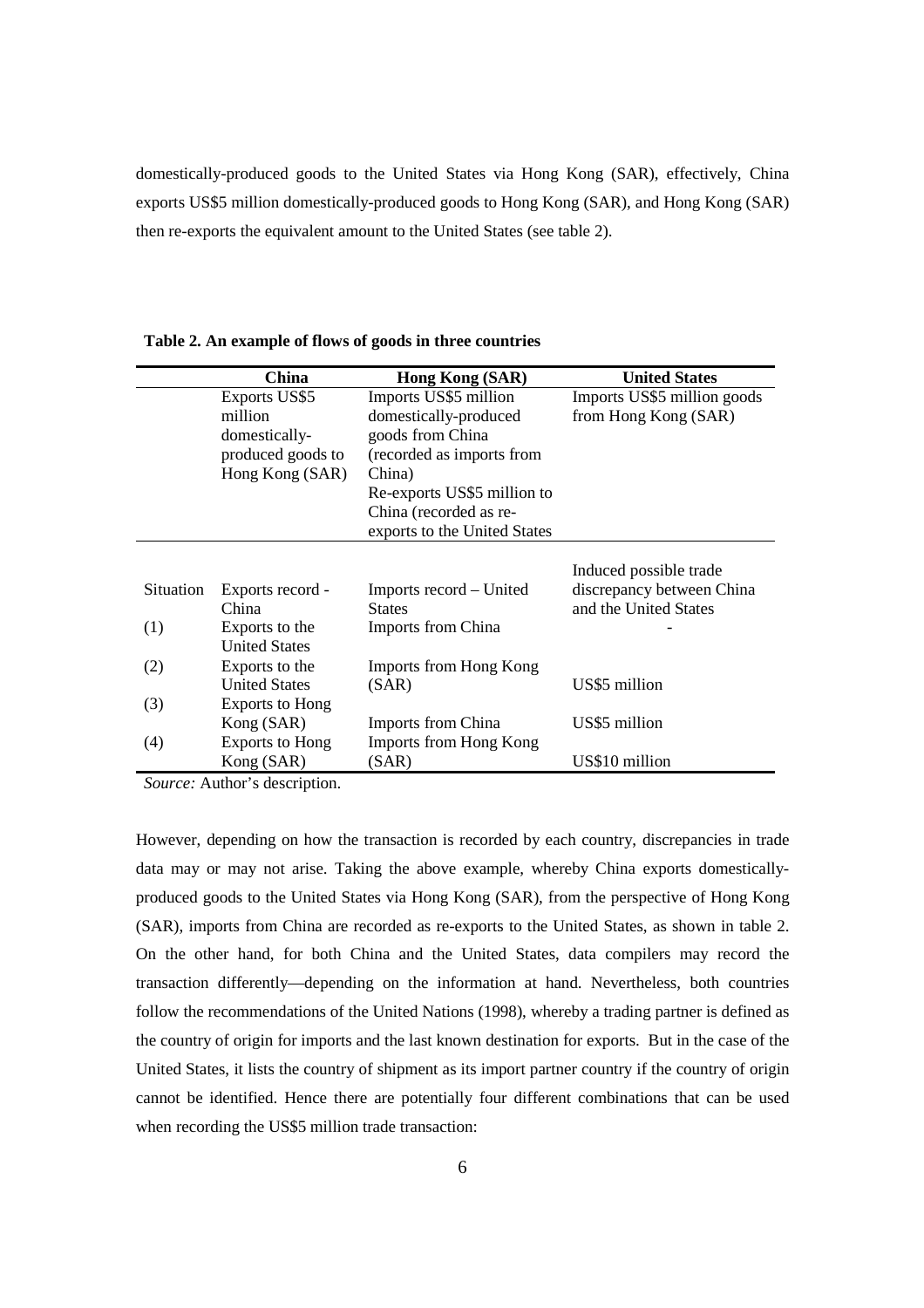- 1. For China, the last known destination of exported goods is the United States, and the United States identifies the origin of the goods as China;
- 2. For China, the last known destination of the exported goods is the United States, but the United States is unable to identify the origin of the imports, since the shipment is tracked from Hong Kong (SAR);
- 3. China is only aware that the exports are shipped to Hong Kong (SAR), and although no further information of future destination is available, somehow the United States is aware that the country of origin of their imports is China;
- 4. China is only aware that the exports are shipped to Hong Kong; no further information of final destination is available, neither can the United States track the origin of the imports, other than that the port of shipment is Hong Kong (SAR).

The different recordings are illustrated in figure 1. In fact, this example reflects the reality of the long-existing and controversial trade discrepancies between China and the United States, as shown in table 1. (Note that this example does not deal with the possibility of significant markups in Hong Kong (SAR) (via branding, re-packaging etc.) before the goods are shipped to the United States. Hence the US\$50 million worth of goods shipped from China to Hong Kong (SAR) becomes US\$60 million worth of goods imported by the United States). Another important issue is that of correspondence between different international classifications. The international trade statistics provided by UNComtrade are based on classifications with different principles—BEC (broad economic categories) and HS (harmonized system) are based on products/commodities, while SITC (Standard International Trade Classifications) is based on production activities.<sup>8</sup> Furthermore, for certain political and economic reasons, some countries do not classify traded commodities as they should. For example, in the HS classification, there is a code labelled "99999" for "unspecified items". If a country trades a certain good that it does not wish to specify, it can be coded under "unspecified commodities". A case in point is that South Africa. As it does not wish to specify its exports of diamonds to a country, South Africa could categorize the exported diamonds as "unspecified commodities". Thus, if a country does not specify the commodities as they should, there is the risk of such exports being classified as "unspecified

 8 For more details see website: http://unstats.un.org/unsd/cr/registry/regct.asp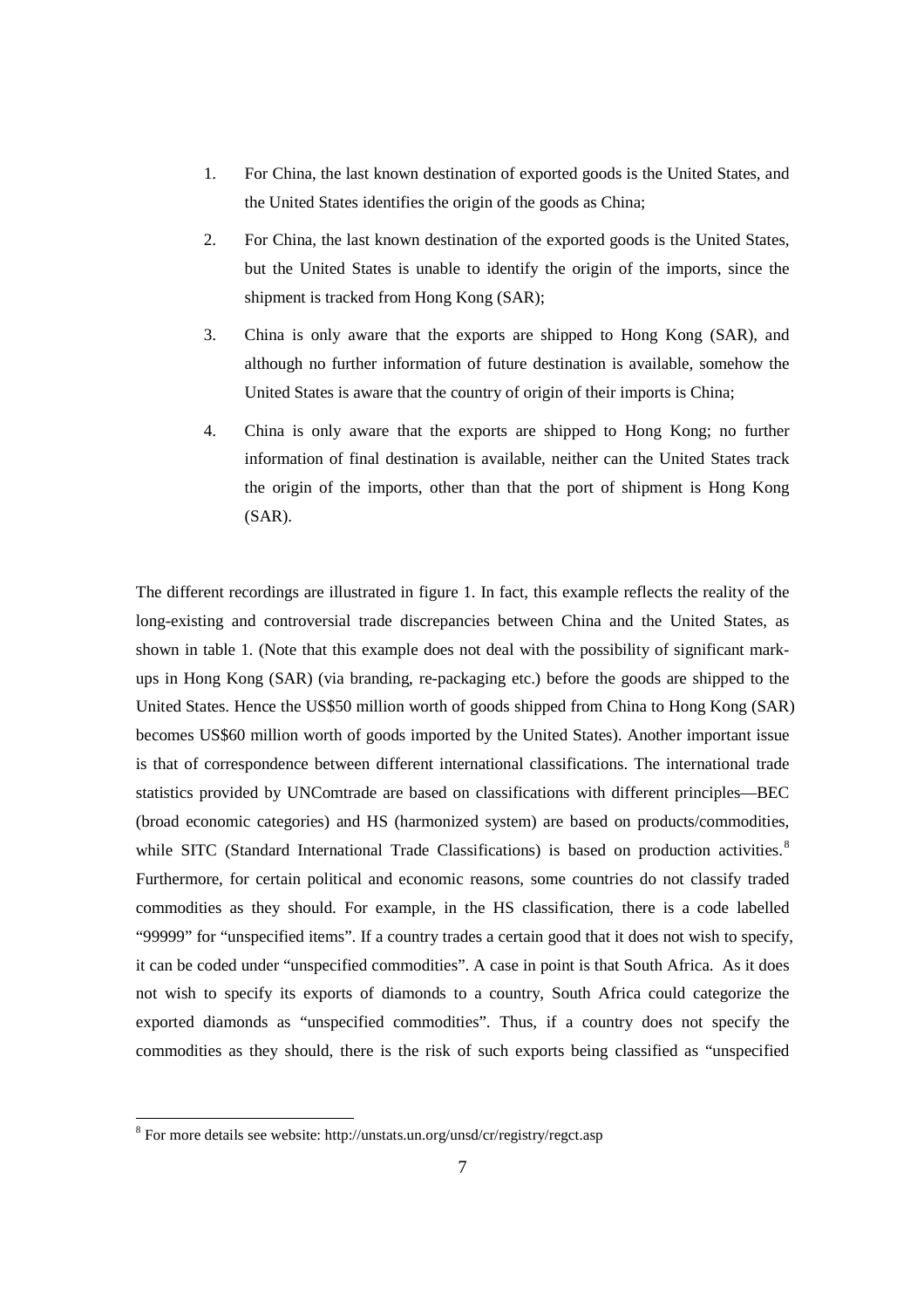commodities". This could in turn lead to correspondence issues when transferring data from one classification to another.

# **3. Data source**

The data sources used in this paper—the case of China and its top five export/import partners during the period 1992 to 2008—are international trade statistics by ISIC Rev.3, provided by UNIDO Statistics contained in the IDSB database (see Appendix 1 for description of international trade statistics on manufacturing goods by UNIDO).

China's top five international trading partners, namely, Japan (JPN), the United States (USA), Germany (DEU), Hong Kong (SAR) (HKG), and Taiwan Province of China (TWN), have been used here to illustrate the degree of trade discrepancies. General information on international trade of China and its partners, which includes the trade system, trade flow valuation and partner definition, is given in table 2. Note that all the countries listed in the table—with the exception of Hong Kong (SAR), which defines the partner of imports as "consignment"—follow the United Nation's recommendation, namely, listing the "origin of the product " as well as other aspects, such as valuation on trade flow, trade systems and so on, as the import partner.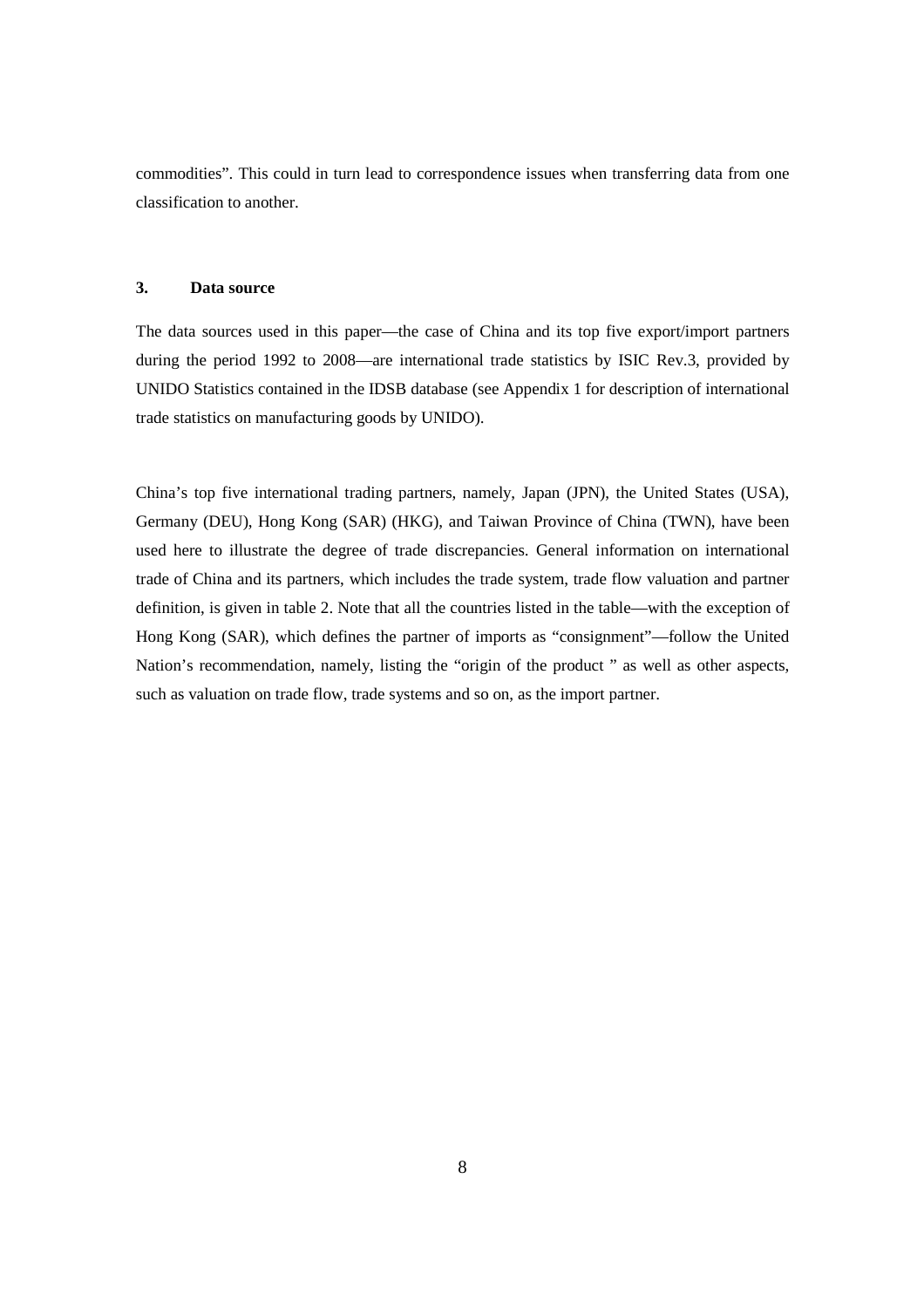| <b>Reporter</b>      | <b>Trade flow</b> | <b>Trade system</b> | <b>Valuation</b> | <b>Partner</b>         |
|----------------------|-------------------|---------------------|------------------|------------------------|
| China (CHN)          | Imports           | General             | c.i.f.           | Origin                 |
|                      | <b>Exports</b>    | General             | f.o.b.           | Last known destination |
| Germany (DEU)        | Imports           | General             | c.i.f.           | Origin                 |
|                      | <b>Exports</b>    | General             | f.o.b.           | Last known destination |
| Hong Kong            | Imports           | General             | c.i.f.           | Origin                 |
| $(SAR)$ (HKG)        | <b>Exports</b>    | General             | f.o.b.           | Last known destination |
| Japan (JPN)          | Imports           | General             | c.i.f.           | Origin                 |
|                      | <b>Exports</b>    | General             | f.o.b.           | Last known destination |
| Korea, Republic      | Imports           | General             | c.i.f.           | Origin                 |
| of (KOR)             | <b>Exports</b>    | General             | f.o.b.           | Last known destination |
| Russia (RUS)         | Imports           | General             | c.i.f.           | Origin                 |
|                      | <b>Exports</b>    | General             | f.o.b.           | Last known destination |
| <b>United States</b> | <b>Imports</b>    | General             | c.i.f.           | Origin                 |
| (USA)                | <b>Exports</b>    | General             | f.o.b.           | Last known destination |

**Table 3. General information on trade between China and its top five trading partners** 

*Source:* Author's summary.

At the ISIC Rev.3, 2-digit level, China's top five trading partners in total trade (imports and exports) between 1992 and 2008 are shown in table 4. Apparently, the top three partners of China, in total trade volume during this period, were Japan (JPN), United States (USA) and Hong Kong (HKG), albeit, the hierarchy changed periodically. Japan ranked first in the 1990s and in the early 2000s, while the United States ranked first in the last four years of the 2000s. Hong Kong (SAR), on the other hand, ranked third for the major part of this period. Taiwan Province of China (TWN) and the Republic of Korea (KOR) ranked either fourth or fifth during most of the time period, while Germany ranked fifth between 1992 and 1994.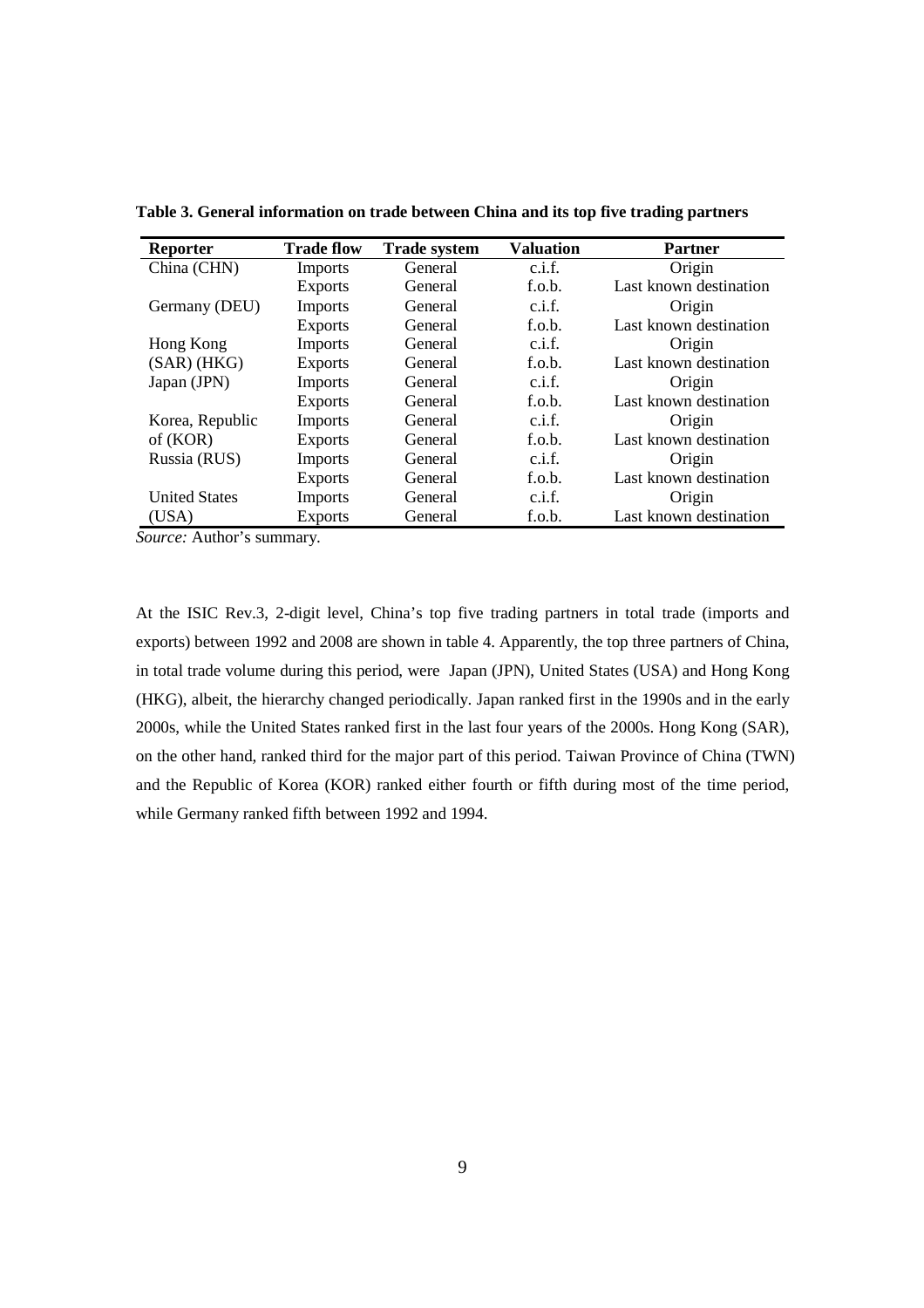|             |                | <b>United</b> |       | <b>Hong Kong</b> Taiwan Province of | <b>Republic</b> |                |
|-------------|----------------|---------------|-------|-------------------------------------|-----------------|----------------|
| <b>Rank</b> | Japan          | <b>States</b> | (SAR) | China                               | of Korea        | <b>Germany</b> |
| 1992        | 2              |               |       |                                     |                 |                |
| 1993        |                |               |       |                                     |                 |                |
| 1994        |                |               |       |                                     |                 |                |
| 1995        |                |               |       |                                     |                 |                |
| 1996        |                |               |       |                                     |                 |                |
| 1997        |                | 3             |       |                                     |                 |                |
| 1998        |                | 2             |       |                                     |                 |                |
| 1999        |                | 2             |       |                                     |                 |                |
| 2000        |                |               |       |                                     |                 |                |
| 2001        |                |               |       |                                     |                 |                |
| 2002        |                |               |       |                                     |                 |                |
| 2003        |                |               |       |                                     |                 |                |
| 2004        |                |               |       |                                     |                 |                |
| 2005        | 2              |               |       |                                     |                 |                |
| 2006        | $\mathfrak{D}$ |               |       |                                     |                 |                |
| 2007        | 2              |               |       |                                     |                 |                |
| 2008        |                |               |       |                                     |                 |                |

**Table 4. China's top five trading partners in total trade, 1992-2008** 

*Source:* Calculations based on IDSB, UNIDO.

|  | Table 5. China's top five export trading partners, 1992-2008 |  |
|--|--------------------------------------------------------------|--|
|  |                                                              |  |

|      |       |                      | <b>Hong Kong</b> |                | <b>Republic of</b> |               |
|------|-------|----------------------|------------------|----------------|--------------------|---------------|
| Rank | Japan | <b>United States</b> | (SAR)            | <b>Germany</b> | Korea              | <b>Russia</b> |
| 1992 | 2     |                      |                  |                |                    | 5             |
| 1993 | 3     |                      |                  |                |                    |               |
| 1994 | 3     |                      |                  |                |                    |               |
| 1995 | 2     |                      |                  |                |                    |               |
| 1996 | 2     |                      |                  |                |                    |               |
| 1997 | 3     |                      |                  |                |                    |               |
| 1998 | 3     |                      |                  |                |                    |               |
| 1999 | ć.    |                      |                  |                |                    |               |
| 2000 |       |                      |                  |                |                    |               |
| 2001 |       |                      |                  |                |                    |               |
| 2002 |       |                      |                  |                |                    |               |
| 2003 | 3     |                      |                  |                |                    |               |
| 2004 | 3     |                      |                  |                |                    |               |
| 2005 | 3     |                      |                  |                |                    |               |
| 2006 | 3     |                      |                  |                |                    |               |
| 2007 | 3     |                      |                  |                |                    |               |
| 2008 | ∍     |                      |                  |                |                    |               |

*Source:* Calculations based on IDSB, UNIDO.

The pattern of China's top five trading partners for exports during the same period differs slightly compared to that of total trade, as shown in table 5. The top five largest export partners of China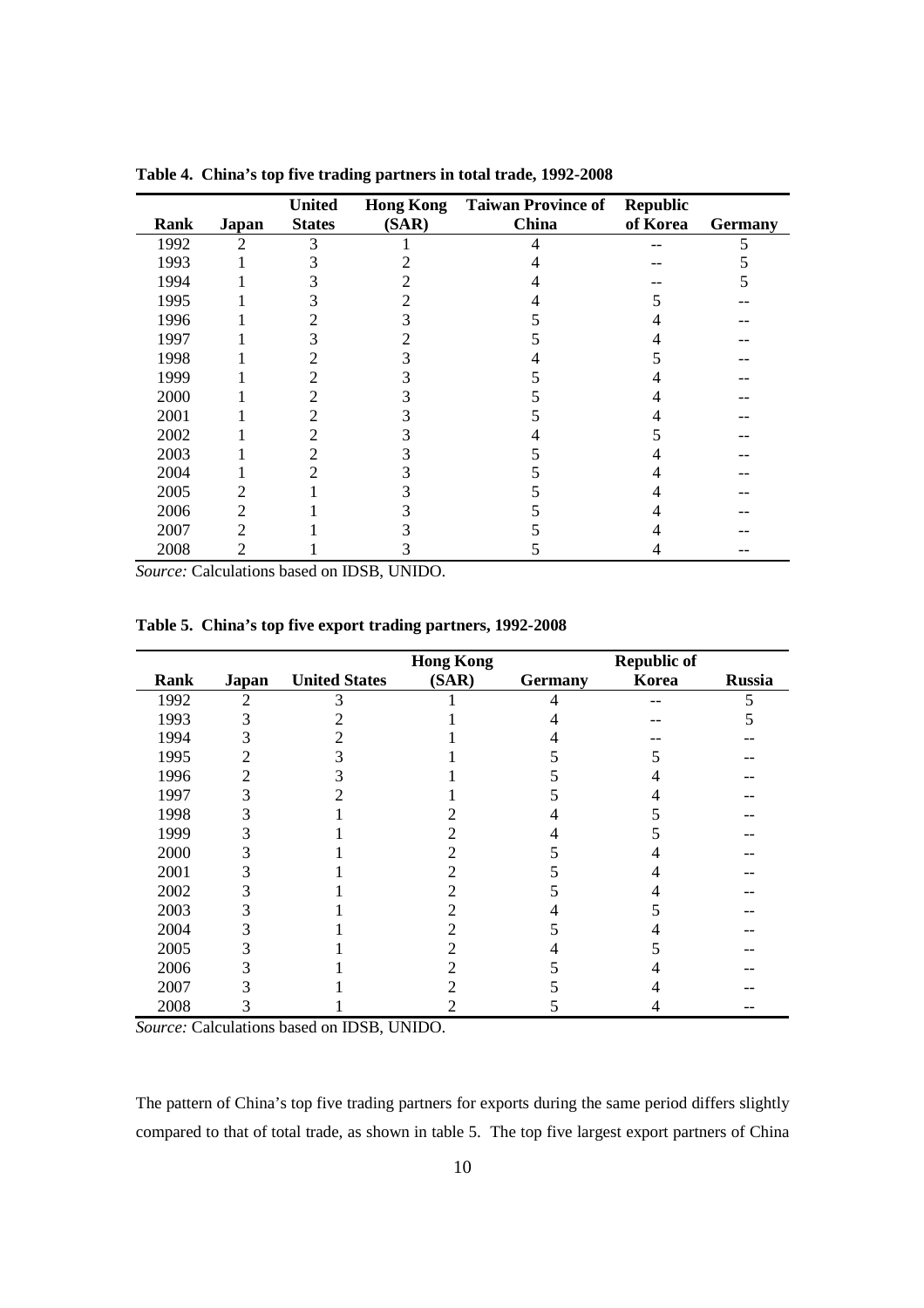were the United States, Hong Kong (SAR), Japan, Republic of Korea and Germany. The hierarchy has not changed since 1998, with the exception of the Republic of Korea and Germany switching fourth and fifth ranks. Russia ranked fifth only in 1992 and 1993.

As far as imports are concerned, the ranking of China's top five trading partners differs from that of exports. Japan, Taiwan Province of China and the Republic of Korea are among the top three throughout the period, while the United States and Hong Kong (SAR) appear in the top three only before 1995. An interesting observance is that China re-imports from the country itself and, as can be seen in table 6, China is included among its import partners, and ranked fourth since 2004. This is clearly another example which illustrates that re-exports/imports are becoming a major cause for concern in international trade statistics.

|             |                | <b>Taiwan Prov.</b> | <b>United</b> | <b>Republic</b> |                | <b>Hong Kong</b> |       |
|-------------|----------------|---------------------|---------------|-----------------|----------------|------------------|-------|
| <b>Rank</b> | <b>Japan</b>   | of China            | <b>States</b> | of Korea        | <b>Germany</b> | (SAR)            | China |
| 1992        | $\mathfrak{D}$ |                     | 3             |                 |                |                  |       |
| 1993        |                |                     |               |                 |                |                  |       |
| 1994        |                |                     |               |                 |                |                  |       |
| 1995        |                |                     |               |                 |                |                  |       |
| 1996        |                |                     |               |                 |                |                  |       |
| 1997        |                |                     |               |                 |                |                  |       |
| 1998        |                |                     |               |                 |                |                  |       |
| 1999        |                |                     |               |                 |                |                  |       |
| 2000        |                |                     |               |                 |                |                  |       |
| 2001        |                |                     |               |                 |                |                  |       |
| 2002        |                |                     |               |                 |                |                  |       |
| 2003        |                |                     |               |                 |                |                  |       |
| 2004        |                |                     |               |                 |                |                  |       |
| 2005        |                |                     |               |                 |                |                  |       |
| 2006        |                |                     |               |                 |                |                  |       |
| 2007        |                |                     |               |                 |                |                  |       |
| 2008        |                |                     |               |                 |                |                  |       |

**Table 6. China's top five import trading partners, 1992-2008**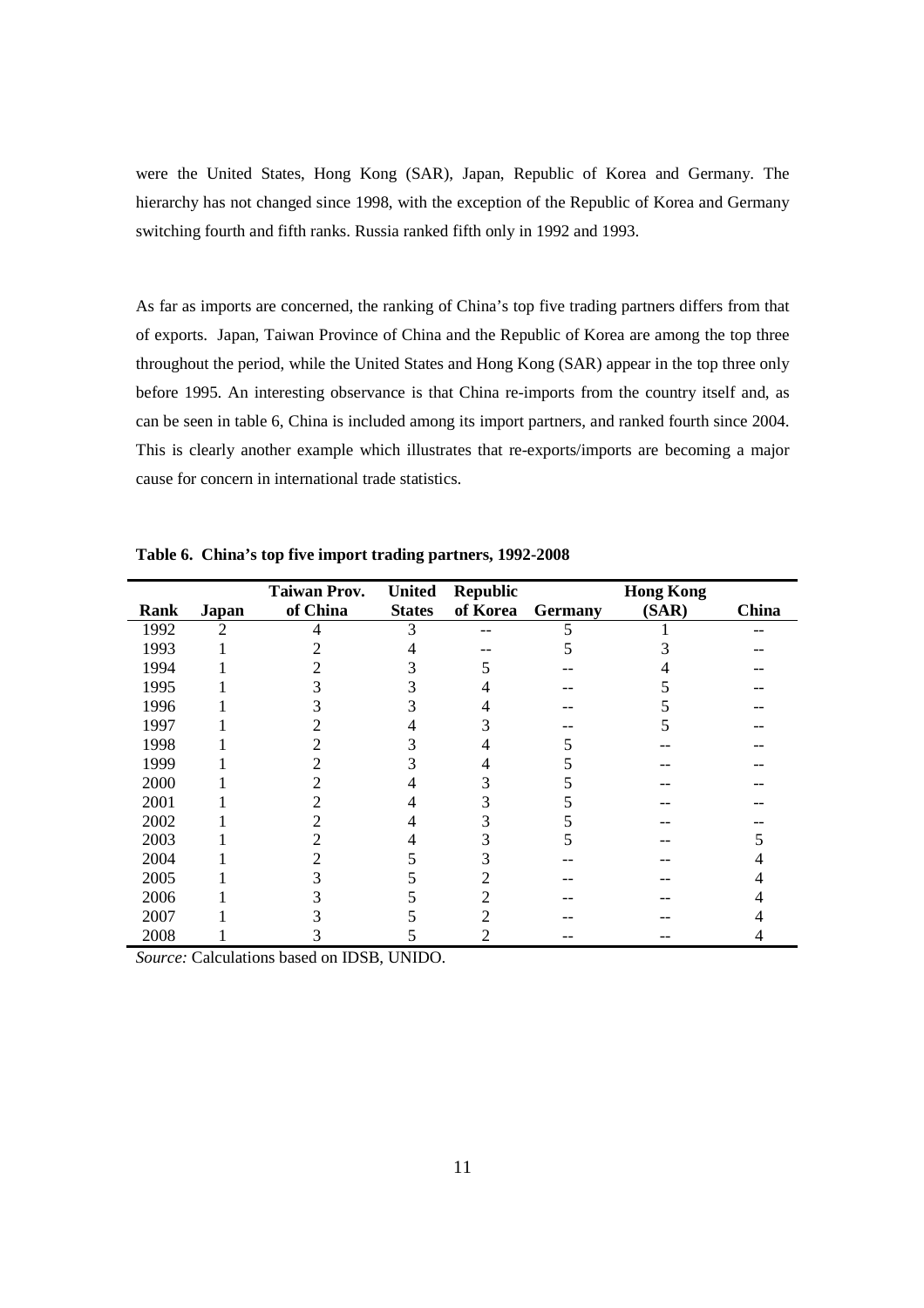# **4. Measurement of the degree of trade discrepancy**

Mirror statistics, as mentioned earlier, are bilateral comparisons of two basic measures of a trade flow, which is a traditional tool used for detecting the causes of asymmetry in statistics. Accordingly, mirror statistics are used to compare importer's imports with its partner's exports, and vice versa. Three different indices can be used to show the discrepancies between mirror statistics (Ferrantino and Wang, 2008). In this paper, the following equation is used to measure such discrepancies.

$$
DIF_{st}^{ij} = \frac{Imp_{st}^{ij} - Exp_{st}^{ij}}{Imp_{st}^{ij}}
$$
\n
$$
(1)
$$

Where *Imp* is the partner *j* reported imports of commodity *s* from country *i* at year *t*, while where *Exp* is the reporting country *i* reported exports of commodity *s* at the same time period *t*. Here the discrepancies can be shown in two ways: (1) reporting countries are exporters; (2) reporting countries are importers.

In the case of China and its top five trading partners, the asymmetric degree is shown as a share of the difference between exports and imports compared to imports (see equation 1). First, take China as an export reporter, then get the mirror imports from China's corresponding export partner as import reporter. Next, take China as import reporter, then get the mirror exports from China's corresponding import partner as export reporter (table 7). In other words, the degree is computed based on imports reported by China, and imports reported by China's trading partners. (Note that the asymmetric degree between countries can be shown either by total manufacture or by ISIC division (2-digit level)).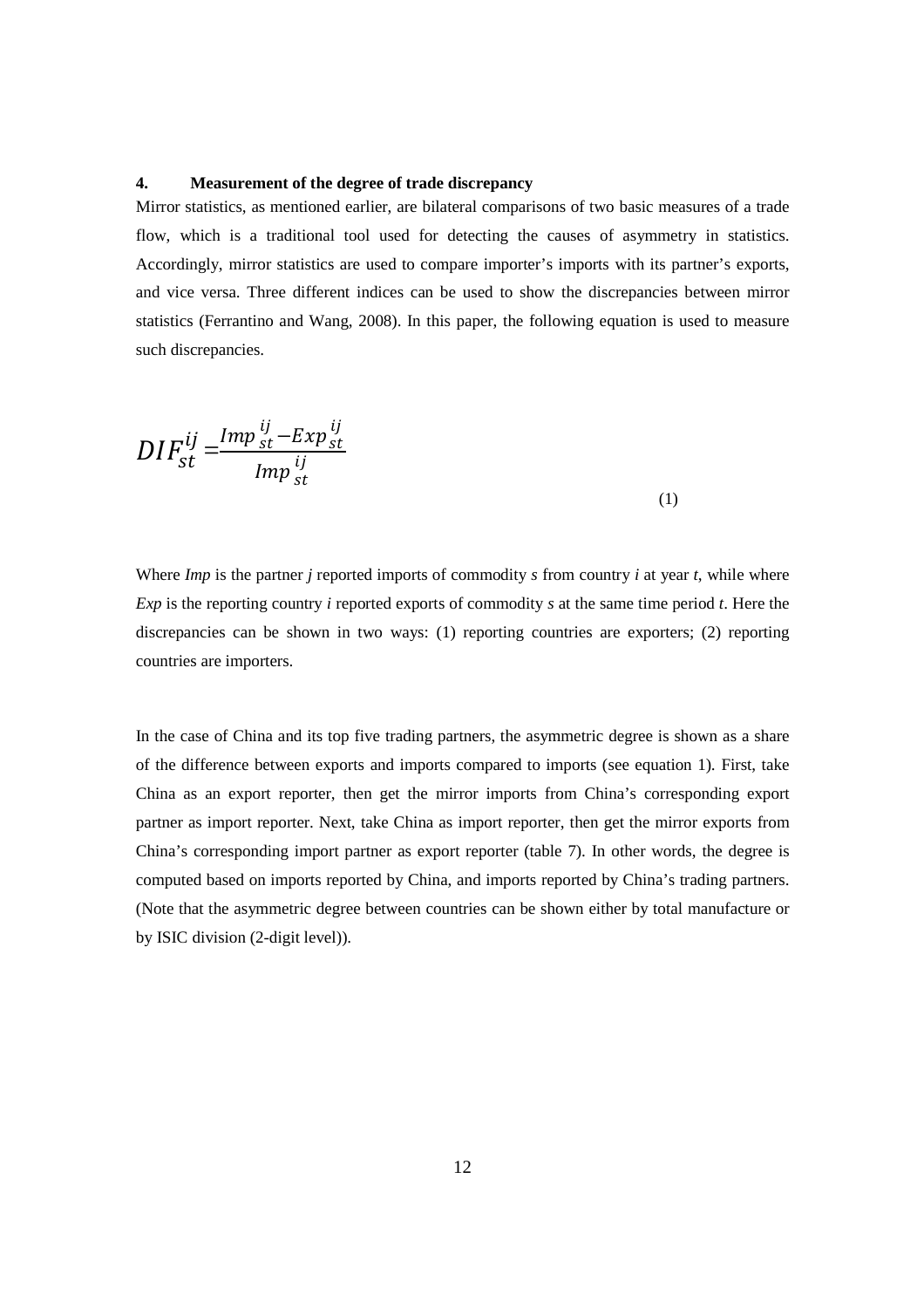**Table 7. Two ways to measure the degree of asymmetry between countries** 

**Method 1 – China as exporter (compared to imports of China's trading partner)**

$$
DIF_1 = \frac{Imp^{CHN, Partner} - Exp^{CHN, Partner}}{Imp^{CHN, Partner}}
$$
\n(2)

(3)

**Method 2 – China as importer (compared to imports of China)** 

$$
DIF_2 = \frac{Imp^{ Partner, CHN} - Exp^{Patterner, CHN}}{Imp^{Patterner, CHN}}
$$

# **5. Results**

# **5.1 Total traded manufacturing goods**

If China is taken as an exporter, the asymmetric degree will be calculated by comparing its exports to the imports of China's partners. As can be seen from figure 1, the asymmetric degree ranges between zero and 70 per cent, except in one extreme case, namely, that of Taiwan Province of China (TWN), where the degree ranges between -120 per cent to -20 per cent. The other four partner countries of China show a declining trend during the period. Japan (JPN) reveals a much more stable level, some 20 per cent, while Taiwan Province of China is usually below 20 per cent. And as regards Hong Kong (SAR) and Taiwan Province of China, a very close to no asymmetry exists for certain years: for Hong Kong (SAR), it is in 2006, while for Taiwan Province of China, 1993 and 1998.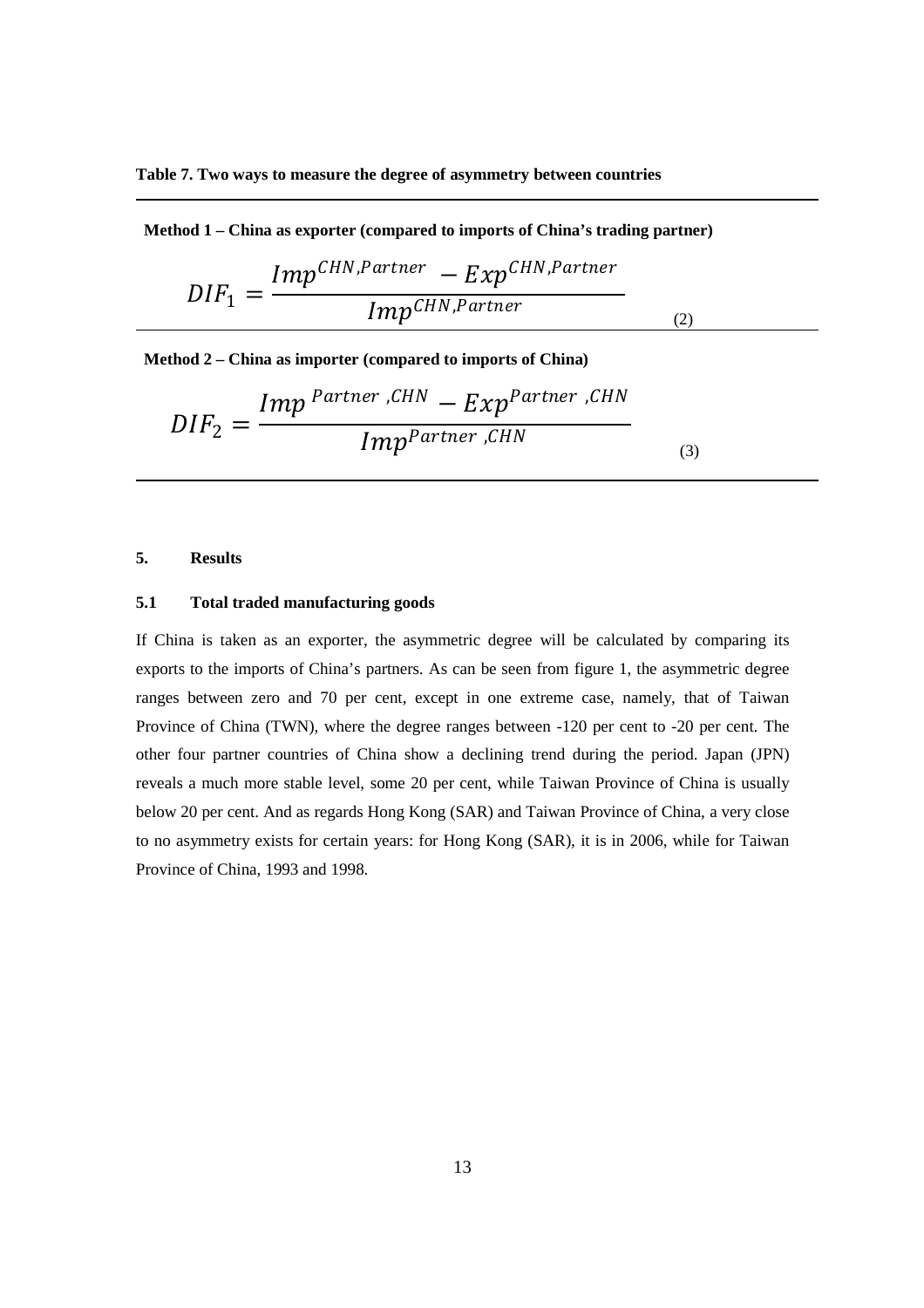

**Figure 1. Asymmetric degree of total manufacturing goods compared to partners' imports** 

*Source:* Based on calculations from IDSB, UNIDO*.*

However, in the case of China being an importer, when comparing the trade differences to imports reported by China, as can be seen from figure 2, a totally different picture can be observed. Where Hong Kong (SAR) (HKG) and Taiwan Province of China (TWN) should reveal extreme asymmetries compared to other partner countries, Germany, Japan and the United States reveal very stable asymmetries throughout the period, ranging between 10 and 40 per cent.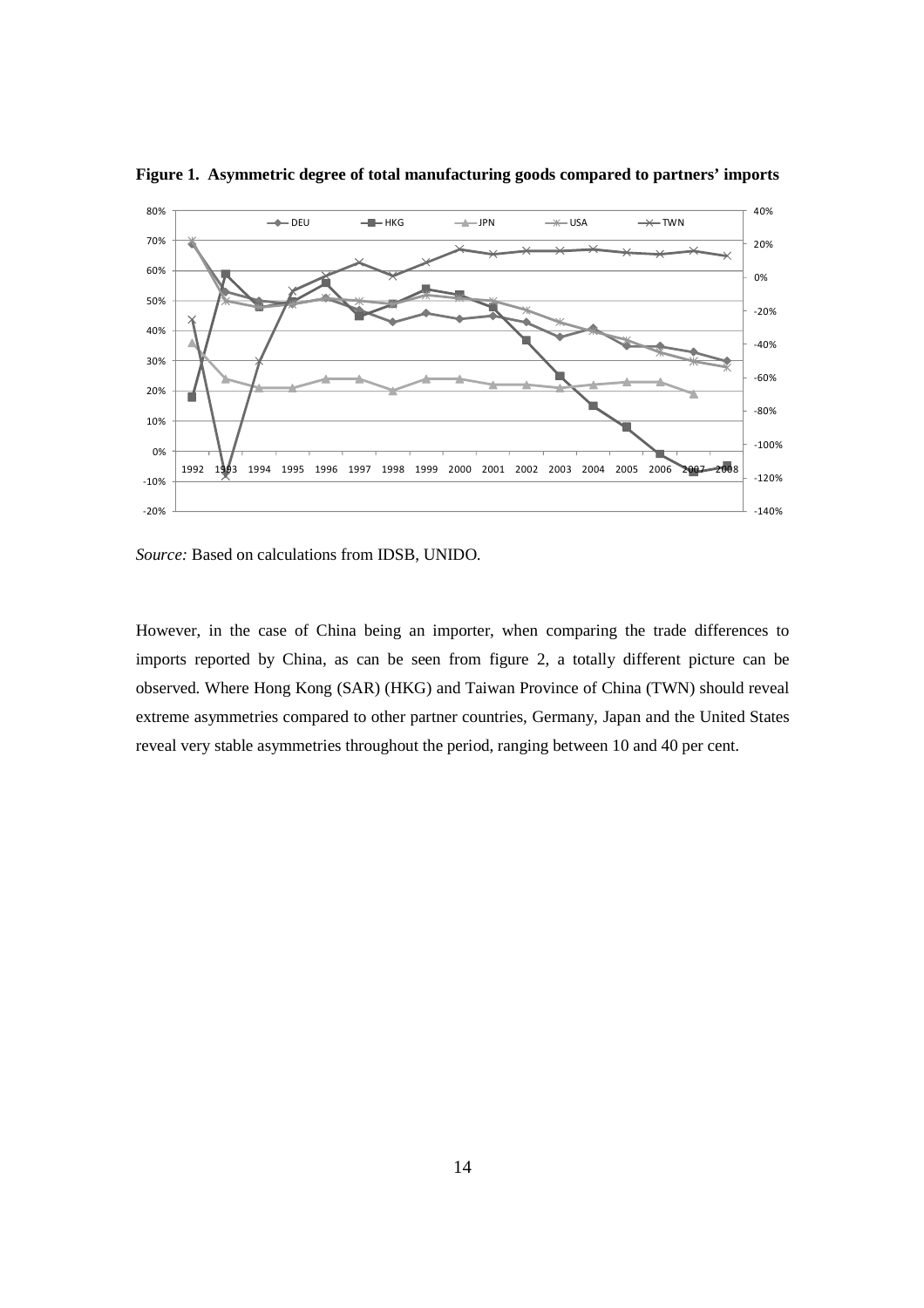

**Figure 2. Asymmetric degree of total manufacturing goods compared to China's imports** 

*Source:* Calculations are based on IDSB, UNIDO.

|      |                |                |                | <b>Hong Kong</b> |                |    | <b>Taiwan Prov.</b> |     |                      |    |
|------|----------------|----------------|----------------|------------------|----------------|----|---------------------|-----|----------------------|----|
| Year | <b>Germany</b> |                |                | (SAR)            | Japan          |    | of China            |     | <b>United States</b> |    |
|      | A1             | A <sub>2</sub> | A <sub>1</sub> | A2               | A1             | A2 | A1                  | A2  | A1                   | A2 |
| 1992 | 69             | 12             | 18             | -74              | 36             | 13 | $-25$               | 100 | 70                   | 14 |
| 1993 | 53             | 23             | 59             | $-326$           | 24             | 26 | $-119$              | 100 | 50                   | 17 |
| 1994 | 50             | 29             | 48             | $-425$           | 21             | 29 | $-50$               | 99  | 48                   | 36 |
| 1995 | 49             | 28             | 50             | $-569$           | 21             | 25 | $-8$                | 97  | 49                   | 29 |
| 1996 | 51             | 24             | 56             | $-677$           | 24             | 26 | 1                   | 96  | 51                   | 29 |
| 1997 | 47             | 18             | 45             | 828              | 24             | 26 | 9                   | 96  | 50                   | 21 |
| 1998 | 43             | 19             | 49             | $-778$           | 20             | 30 | 1                   | 95  | 49                   | 16 |
| 1999 | 46             | 28             | 54             | -753             | 24             | 32 | 9                   | 87  | 52                   | 33 |
| 2000 | 44             | 27             | 52             | $-684$           | 24             | 29 | 17                  | 83  | 51                   | 29 |
| 2001 | 45             | 29             | 48             | $-699$           | 22             | 30 | 14                  | 83  | 50                   | 29 |
| 2002 | 43             | 23             | 37             | $-677$           | 22             | 29 | 16                  | 74  | 47                   | 21 |
| 2003 | 38             | 21             | 25             | $-826$           | 21             | 26 | 16                  | 57  | 43                   | 23 |
| 2004 | 41             | 18             | 15             | 992              | 22             | 25 | 17                  | 47  | 40                   | 25 |
| 2005 | 35             | 19             | 8              | $-1,158$         | 23             | 25 | 15                  | 45  | 37                   | 18 |
| 2006 | 35             | 15             | -1             | $-1,506$         | 23             | 24 | 14                  | 41  | 33                   | 15 |
| 2007 | 33             | 15             | -7             | $-1,557$         | 19             | 24 | 16                  | 38  | 30                   | 13 |
| 2008 | 30             | 16             | -5             | $-1,876$         | $\overline{a}$ |    | 13                  | 38  | 28                   | 19 |

**Table 8. Comparison of degree of asymmetry (Percentage)** 

*Note*: A1 in the table is the asymmetric degree compared to non-China's imports, while A2 is the one compared to China's imports.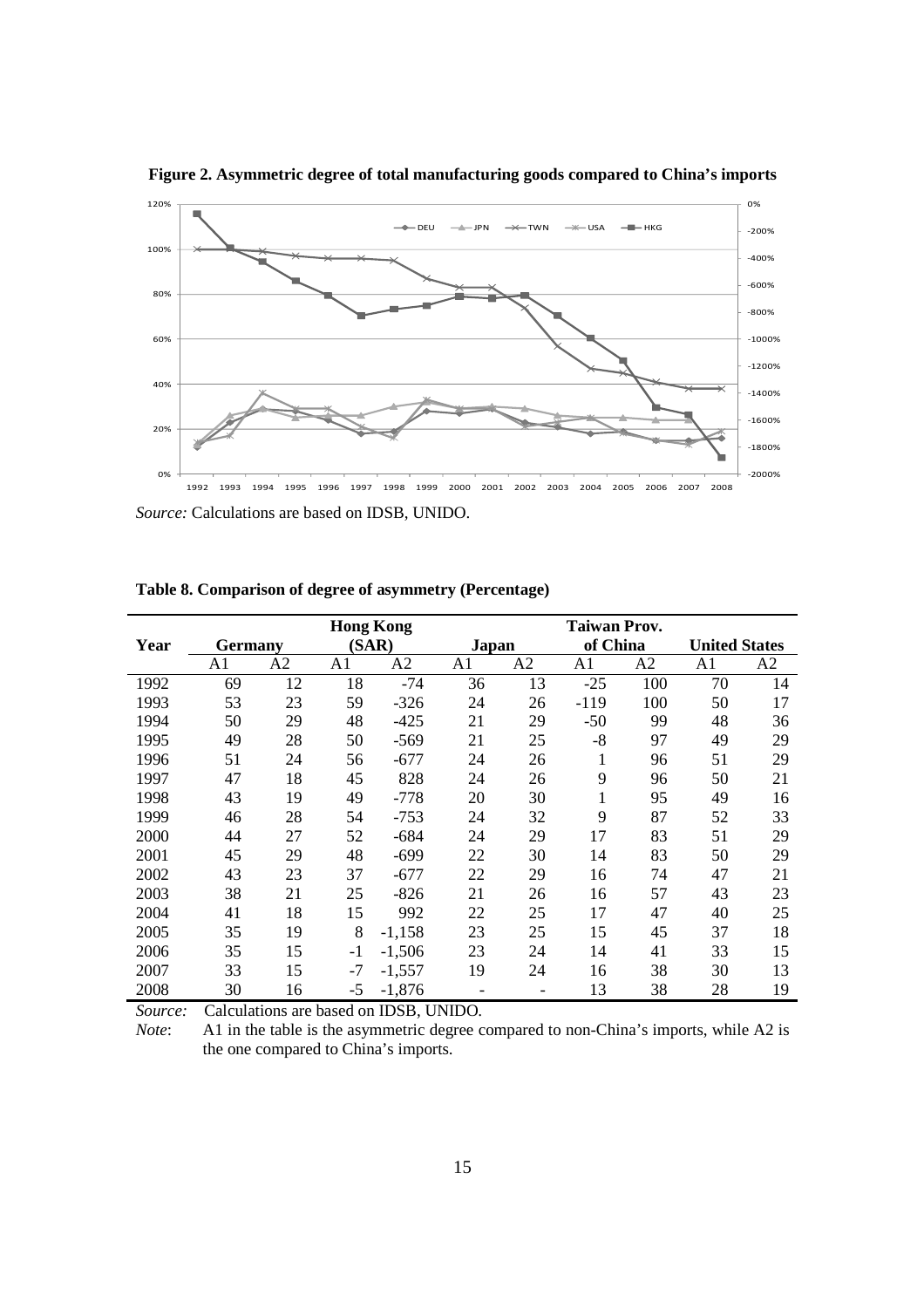Apparently, the changing degree of asymmetry in international trade statistics by country depends on the basis of comparison, that is, both imports and the degree of asymmetry vary from country to country, as shown in table 8. In general, for Hong Kong (SAR) and Taiwan Province of China, the absolute value of the asymmetric degree A1 is larger than A2, while for Germany, Japan and the United States, it is the other way around.

# **5.2 By ISIC industry**<sup>9</sup>

Not only does the degree of asymmetry differ from country to country and industry to industry, but the comparison base also differs. Nevertheless, the degree of asymmetry can be traced in two different ways: by comparing imports of China's partners, and China's imports. Table 9 shows the arithmetic average by industry (ISIC Rev.3, 2-digit level).

**Table 9. Degree of asymmetry using ISIC Rev.3, 2-digit level, with China as exporter (Percentage)** 

| <b>ISIC</b> | <b>Germany</b> | Japan | <b>United States</b> | <b>Taiwan Prov. of China</b> | Hong Kong (SAR) |
|-------------|----------------|-------|----------------------|------------------------------|-----------------|
| 15          | 44.2           | 23.0  | 45.7                 | 21.0                         | 33.8            |
| 16          | 17.2           | 10.5  | 20.9                 | 150.7                        | 11.3            |
| 17          | 2,399.0        | 238.3 | 2,405.8              | 51.3                         | 21.1            |
| 18          | 32.0           | 24.0  | 38.2                 | 177.2                        | 23.7            |
| 19          | 54.4           | 21.3  | 46.6                 | 2,278.7                      | 40.8            |
| 20          | 57.5           | 51.5  | 51.2                 | 35.6                         | 76.2            |
| 21          | 39.7           | 13.6  | 43.4                 | 15.6                         | 38.0            |
| 22          | 66.3           | 14.3  | 58.9                 | 388.1                        | 15.0            |
| 23          | 73.8           | 30.5  | 68.2                 | 257.6                        | 52.4            |
| 24          | 36.1           | 11.2  | 26.6                 | 38.7                         | 155.7           |
| 25          | 10.7           | 10.8  | 14.9                 | 10.3                         | 16.6            |
| 26          | 52.5           | 32.3  | 39.2                 | 63.0                         | 43.0            |
| 27          | 41.5           | 21.3  | 48.6                 | 13.9                         | 41.5            |
| 28          | 66.7           | 7.2   | 15.5                 | 30.3                         | 33.2            |
| 29          | 37.6           | 14.4  | 35.0                 | 35,072.2                     | 34.3            |
| 30          | 32.8           | 23.1  | 40.0                 | 95.4                         | 48.7            |
| 31          | 46.1           | 27.4  | 44.6                 | 12,563.4                     | 56.1            |
| 32          | 56.4           | 32.6  | 53.3                 | 359.9                        | 44.0            |
| 33          | 46.1           | 14.8  | 47.2                 | 76.6                         | 39.7            |
| 34          | 49.0           | 26.9  | 44.1                 | 40,548.9                     | 53.3            |
| 35          | 154.9          | 82.0  | 58.4                 | 2,004.6                      | 384.4           |
| 36          | 79.2           | 19.9  | 19.2                 | 61.9                         | 74.7            |
| 37          | 61.8           | 52.9  | 61.8                 | 160.7                        | 49.2            |

 $\overline{a}$ 9 In this paper, the industry is by ISIC Rev.3, 2-digit level. Note that the description of ISIC Rev.3, 2 digit level industry is provided in Appendix 2.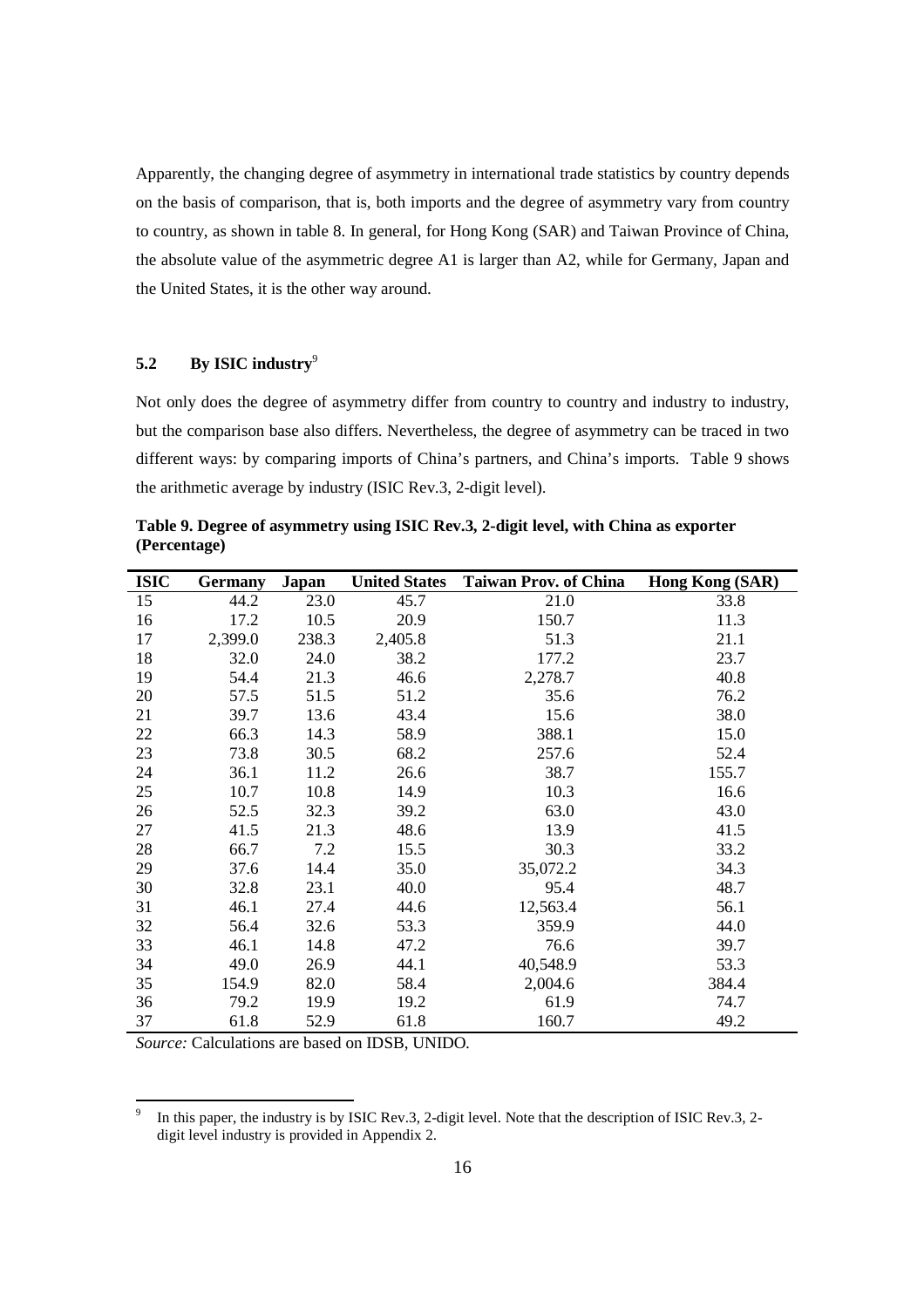The most asymmetric industry of China with its partners is textiles (ISIC 17) as it has a significantly high value for Germany, Japan and the United States. For Taiwan Province of China, industries related to machinery and vehicles (ISIC 29, 31 and 34) are the most asymmetric.

A comparison of China's imports by industry is shown in table 10. Note that the value is also the yearly arithmetic value throughout the period, per se. For Hong Kong (SAR), Taiwan Province of China and the United States, textiles (ISIC 17) is the most asymmetric industry. In fact, if compared with China's imports, most of the manufacturing sectors reveal extreme asymmetries.

| <b>ISIC</b> | <b>Germany</b> | Japan | <b>United States</b> | Hong Kong (SAR) | <b>Taiwan Prov. of China</b> |
|-------------|----------------|-------|----------------------|-----------------|------------------------------|
| 15          | 21.4           | 26.2  | 22.7                 | 847.2           | 75.1                         |
| 16          | 23.5           | 31.9  | 26.4                 | 4,001.8         | 70.5                         |
| 17          | 83.3           | 76.3  | 115.1                | 5,672.5         | 1,427.1                      |
| 18          | 8.2            | 9.3   | 25.5                 | 462.9           | 78.4                         |
| 19          | 145.7          | 72.2  | 79.1                 | 329.7           | 81.8                         |
| 20          | 41.2           | 29.2  | 57.5                 | 2,097.0         | 82.9                         |
| 21          | 23.1           | 26.4  | 43.5                 | 8,182.6         | 65.0                         |
| 22          | 29.3           | 36.0  | 33.8                 | 460.7           | 72.2                         |
| 23          | 51.1           | 21.5  | 36.3                 | 81.9            | 79.4                         |
| 24          | 28.6           | 38.4  | 38.7                 | 1,417.0         | 72.8                         |
| 25          | 37.0           | 22.0  | 31.4                 | 1,082.1         | 64.4                         |
| 26          | 8.2            | 22.6  | 41.5                 | 519.0           | 72.9                         |
| 27          | 22.6           | 13.4  | 25.7                 | 730.2           | 80.0                         |
| 28          | 15.5           | 24.6  | 24.5                 | 1,867.0         | 73.9                         |
| 29          | 26.9           | 16.5  | 29.9                 | 402.0           | 63.8                         |
| 30          | 23.8           | 23.6  | 24.2                 | 814.4           | 70.3                         |
| 31          | 25.7           | 35.5  | 31.8                 | 2,504.8         | 68.0                         |
| 32          | 14.9           | 19.9  | 37.8                 | 791.0           | 67.1                         |
| 33          | 21.2           | 42.3  | 24.9                 | 818.1           | 80.7                         |
| 34          | 21.2           | 44.4  | 36.1                 | 641.5           | 70.5                         |
| 35          | 34.2           | 20.9  | 22.7                 | 23,401.0        | 57.5                         |
| 36          | 59.9           | 49.3  | 36.0                 | 2,335.9         | 63.7                         |
| 37          | 35.6           | 14.1  | 24.5                 | 683.0           | 73.1                         |

**Table 10. Degree of asymmetry using ISIC Rev.3, 2-digit level, with China as importer (Percentage)**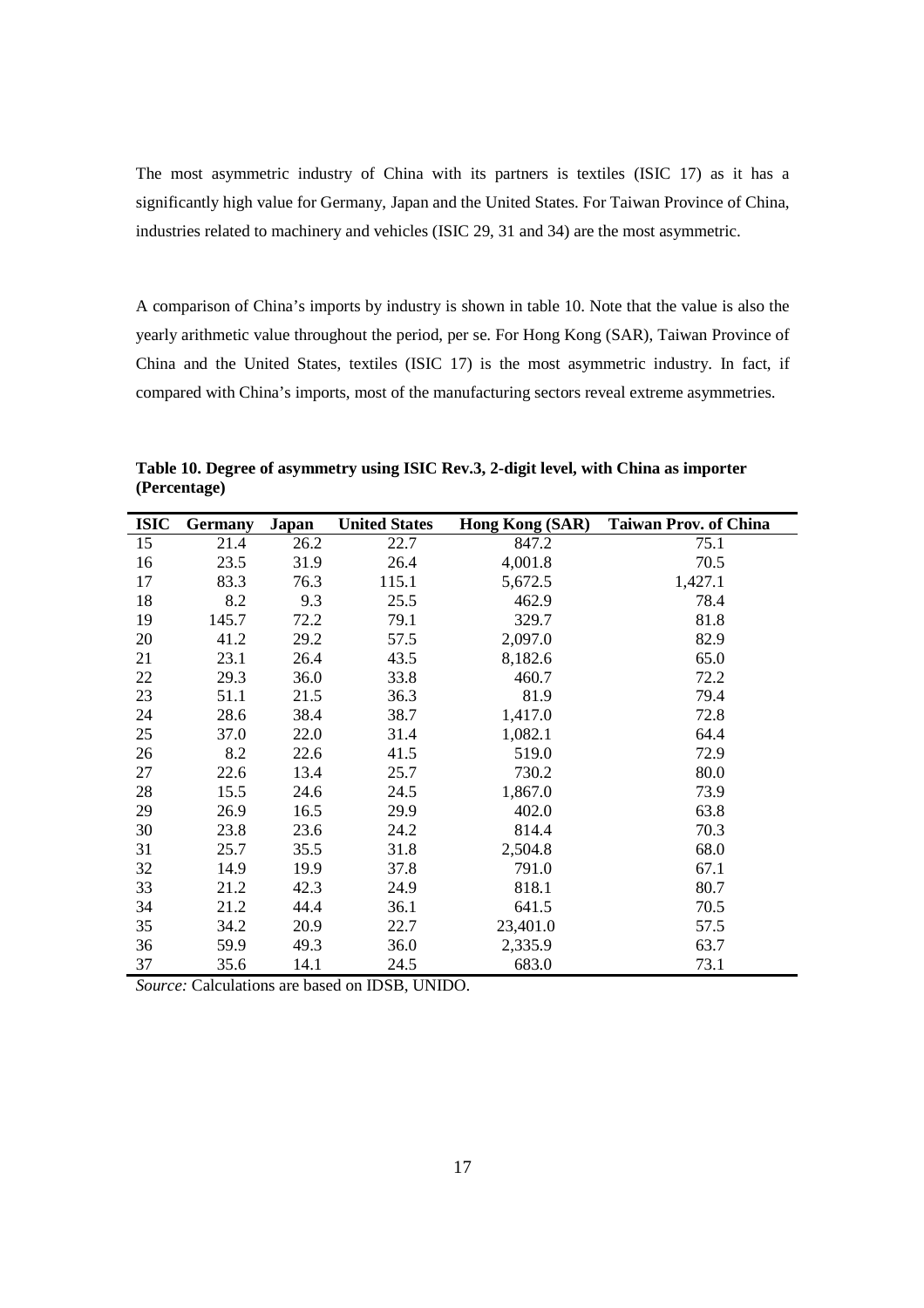## **6. How can asymmetries in China be explained?**

# **6.1 Different valuations for imports (c.i.f.) and exports (f.o.b.)**

The degree of asymmetry is comparatively severe, as seen from the earlier analyses. As already mentioned, the most plausible reason is the pricing system, since exports and imports apply a different price system. In this section, an attempt is made to detect whether there is some system in the asymmetric pattern, albeit based on the assumption that all other reasons, including the different price systems, for asymmetry in international trade statistics are ineffective. Accordingly, the geometric means of the variable  $Imp_{ij}/Exp_{ij}$  of China and its top five trading partners during the period of 1992 to 2008 are presented (Tsigas et al., 1992). The reason for using geometric means is because they are more appropriate for measuring a specific trend. The results in table 11 show the geometric means of total exports and imports during the period 1992 to 2008.

Variations in the systematic pattern are due to the price system which varies from country to country. Moreover, it also depends on whether China is the exporter or importer. When China is an importer, both the geometric means of asymmetries with Japan and Hong Kong (SAR) are comparatively larger. The most severe case occurs when China is an exporter because countries experience the largest export and import differences with Japan and Taiwan (Province of China). But when China is an importer, the largest difference is with Hong Kong (SAR). Note that normally, the average of the variable  $Imp_{ii}/Exp_{ii}$  defined by IMF statistics is around 1.15 or 1.20.

|                   | <b>Germany</b> | Japan   | <b>United States</b> | <b>Hong Kong</b><br>(SAR) | <b>Taiwan Prov. Of</b><br>China |
|-------------------|----------------|---------|----------------------|---------------------------|---------------------------------|
| China as exporter | 0.5901         | 1.6760  | 0.6209               | 0.7504                    | 1.5354                          |
| China as importer | 0.7660         | 10.6171 | 0.6646               | 13.5248                   | 0.4513                          |

**Table 11. Geometric means for variables X/M by China's trading partners, 1992-2008**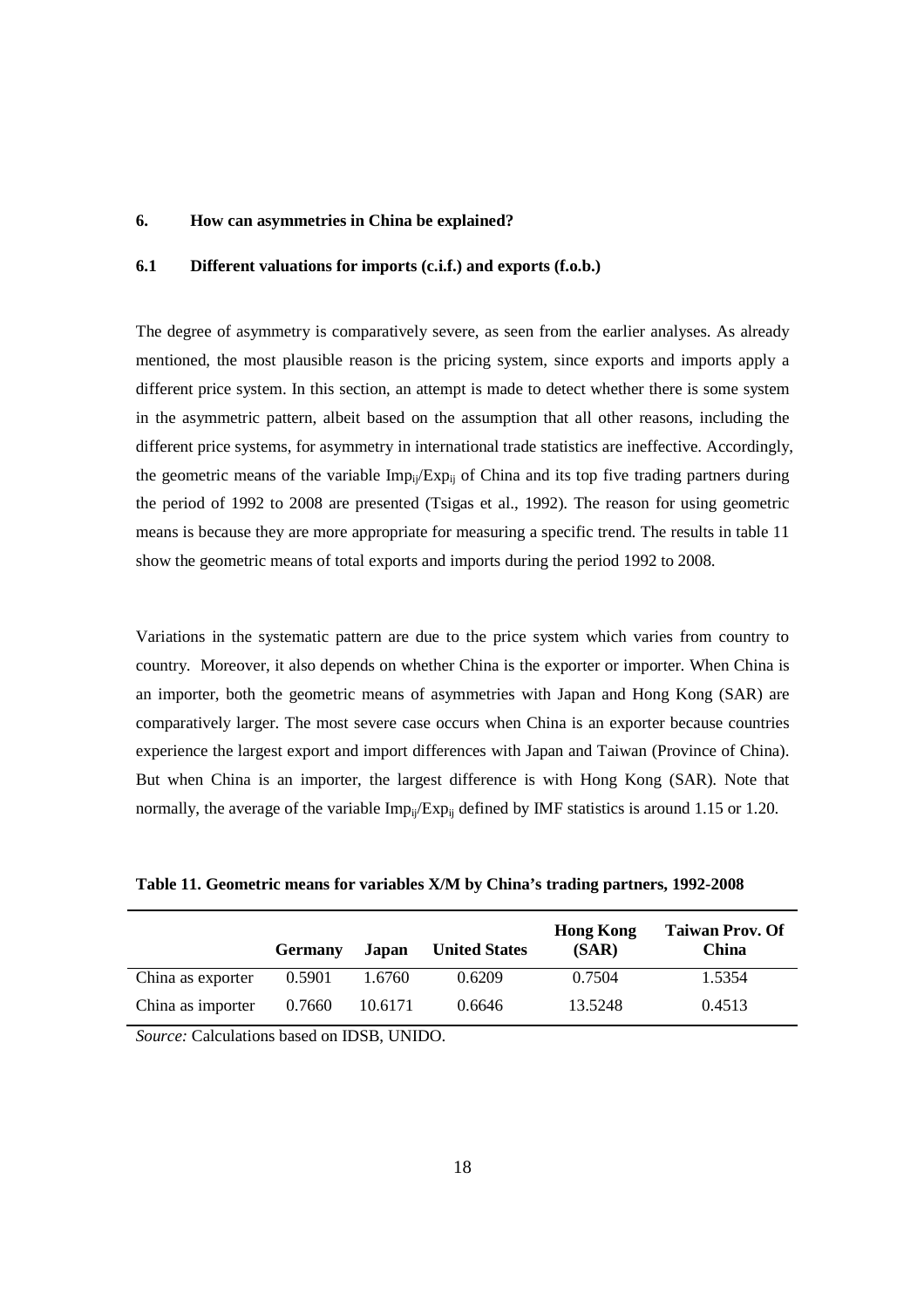|      |                |        |                      |                 | Taiwan Prov. of |
|------|----------------|--------|----------------------|-----------------|-----------------|
| Year | <b>Germany</b> | Japan  | <b>United States</b> | Hong Kong (SAR) | China           |
| 1992 | 0.3912         |        | 0.2611               | 0.8877          | 9.9624          |
| 1993 | 0.4786         | 1.4972 | 0.7020               | 0.4664          | 5.6757          |
| 1994 | 0.5132         | 2.4512 | 0.7625               | 0.5704          | 3.1585          |
| 1995 | 0.6186         | 2.3411 | 0.7638               | 0.6110          | 2.3085          |
| 1996 | 0.5456         | 1.6767 | 0.6315               | 0.5694          | 1.6980          |
| 1997 | 0.6922         | 2.8255 | 0.6576               | 0.7053          | 1.4669          |
| 1998 | 0.6707         | 1.3946 | 0.6541               | 0.6496          | 1.4545          |
| 1999 | 0.5832         | 1.9240 | 0.5728               | 0.5628          | 1.2518          |
| 2000 | 0.5712         | 2.7383 | 0.5554               | 0.5904          | 1.1351          |
| 2001 | 0.5527         | 3.2471 | 0.5684               | 0.6531          | 1.2320          |
| 2002 | 0.7614         | 1.3382 | 0.5917               | 0.7476          | 1.0936          |
| 2003 | 0.6881         | 1.2470 | 0.6363               | 0.8630          | 1.0670          |
| 2004 | 0.5180         | 1.2652 | 0.6432               | 0.9778          | 0.9041          |
| 2005 | 0.6306         | 0.9092 | 0.6564               | 1.0448          | 0.9584          |
| 2006 | 0.6586         | 1.4057 | 0.6803               | 1.1239          | 0.9011          |
| 2007 | 0.6227         | 0.9651 | 0.7242               | 1.1369          | 0.9215          |
| 2008 | 0.6456         |        | 0.7376               | 1.1022          | 0.8722          |

**Table 12. Geometric means for X/M by China's trading partners: China as exporter** 

*Source:* Calculations are based on IDSB, UNIDO.

|      |         |         | United        | <b>Hong Kong</b> | <b>Taiwan Prov. of</b> |
|------|---------|---------|---------------|------------------|------------------------|
| Year | Germany | Japan   | <b>States</b> | (SAR)            | China                  |
| 1992 | 0.8103  | 2.4665  | 0.6193        | 0.8877           | 0.0002                 |
| 1993 | 0.8459  | 5.5096  | 0.5280        | 0.4664           | 0.0005                 |
| 1994 | 0.6756  | 8.1733  | 0.5681        | 0.5704           | 0.0084                 |
| 1995 | 0.6528  | 9.1187  | 0.5043        | 0.6110           | 0.0181                 |
| 1996 | 0.7857  | 8.7441  | 0.4661        | 0.5694           | 0.0288                 |
| 1997 | 0.7242  | 12.3112 | 0.6331        | 0.7053           | 0.0263                 |
| 1998 | 0.7742  | 0.8821  | 0.6547        | 0.6496           | 0.0437                 |
| 1999 | 0.7407  | 13.3860 | 0.5953        | 0.5628           | 0.1358                 |
| 2000 | 0.6810  | 11.6056 | 0.6904        | 0.5904           | 0.1325                 |
| 2001 | 0.5984  | 11.1760 | 0.7396        | 0.6531           | 0.1452                 |
| 2002 | 0.7234  | 3.2060  | 0.6971        | 0.7476           | 0.2202                 |
| 2003 | 0.7375  | 2.1102  | 0.7420        | 0.8630           | 0.4183                 |
| 2004 | 0.7792  | 2.3787  | 0.7678        | 0.9778           | 0.5858                 |
| 2005 | 0.8528  | 2.6388  | 0.7933        | 1.0448           | 0.6066                 |
| 2006 | 0.9660  | 0.4456  | 0.8255        | 1.1239           | 0.7450                 |
| 2007 | 0.8695  | 4.4223  | 0.8186        | 1.1369           | 0.8803                 |
| 2008 | 0.8718  | 21.3451 | 0.8228        | 1.1022           | 0.8587                 |

**Table 13. Geometric means for X/M by China's trading partners: China as importer**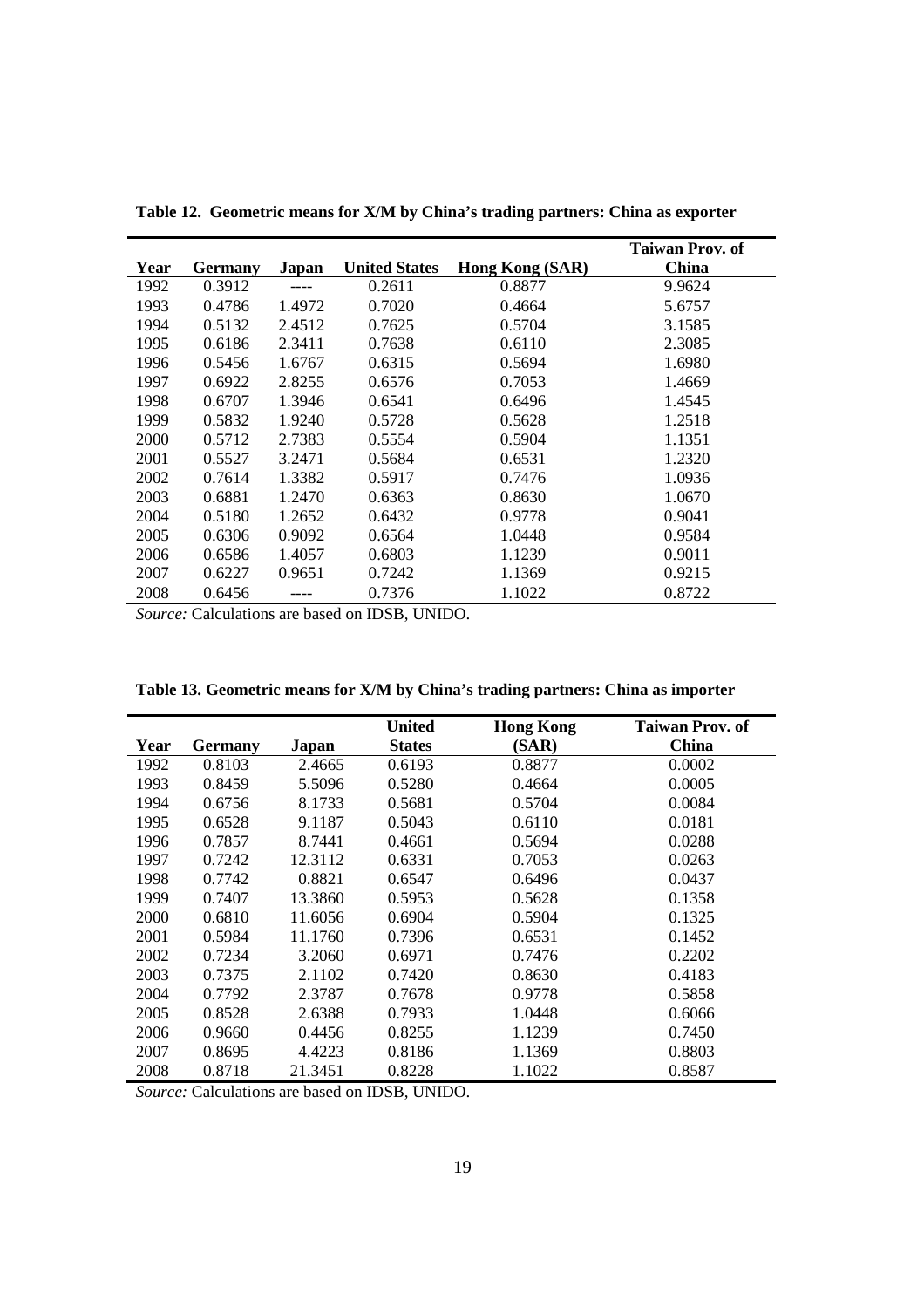The geometric mean of the ratio of total exports and total imports reveal large differences (table 11). If the geometric mean is considered annually, the difference will vary from year to year. It also depends on whether China is an exports reporter or an imports reporter (see tables 12 and 13). Following the classic case of China, the United States and Hong Kong (SAR) on asymmetric international trade, as can be seen, the geometric mean of China increased vis-à-vis the United States, which actually decreased between 1999 and 2002 before increasing again between 2003 and 2008. The geometric mean of China vis-à-vis Hong Kong (SAR), on the other hand, shows an increasing trend. Significant changes in the geometric mean of the ratio between exports and imports indicate that other issues that cause such asymmetries cannot be ignored.

### **6.2. Re-exports: the issue that causes asymmetries in international trade**

As the ratio between exports and imports prices of China and its top five trading partners are not set in the general range, the hypothesis is that re-exports would continue to be the main reason for large asymmetries between China and the United States and Hong Kong (SAR), especially since the beginning of the twenty-first century when international trade started increasing rapidly. As mentioned earlier, re-exports take place when goods enter into the customs territory of one country and are then shipped to another country without being transformed. Asymmetries in international trade are indeed becoming a global issue that demands urgent attention. It is estimated that currently more than 90 per cent of Hong Kong's (SAR) exports represent re-exports either from China or from a third country. This compares with less than 30 per cent in the late 1970s, while in the case of the United States, on the other hand, 10 per cent of total exports represent re-exports. Table 14 shows the trade statistics on re-exports of Hong Kong (SAR) in relation to the United States and China. It shows that more than 90 per cent of total goods re-exported to the United States are goods that originated from China between 1995 and 2006. Therefore, it is assumed that re-exports are the main cause for asymmetry in international trade statistics between China, the United States and Hong Kong (SAR). Further research needs to be undertaken to explore this issue in detail. For example, statistics need to be viewed at a more detailed level, such as 4-digit level pf international trade statistics, to explore all possible reasons for asymmetric statistics between China, the United States and Hong Kong (SAR).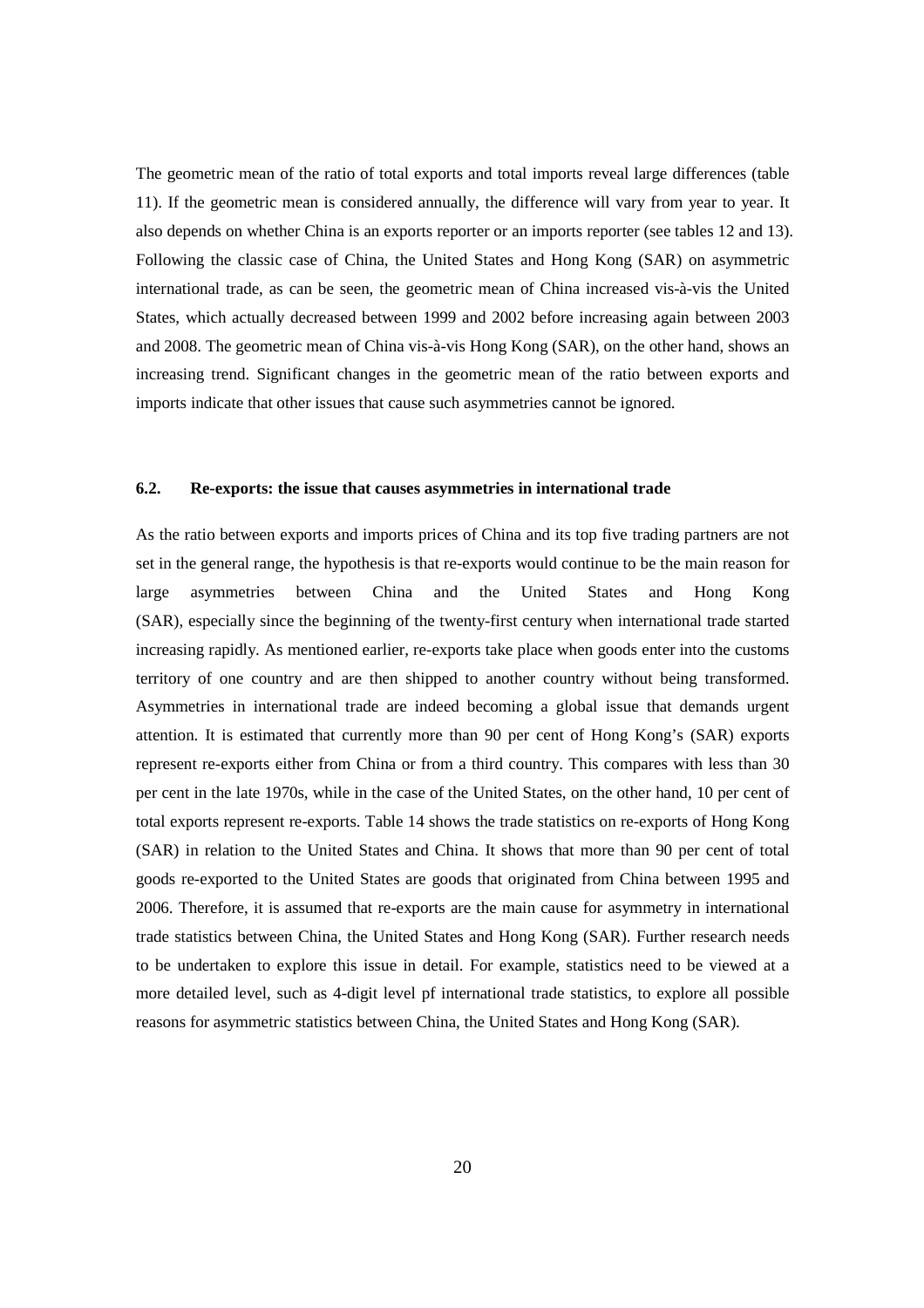|      | Goods originated from China as percentage | Hong Kong re-exports as percentage |
|------|-------------------------------------------|------------------------------------|
| Year | of total Hong Kong re-exports to the US   | of US total imports from China     |
| 1995 | 92.4                                      | 60.6                               |
| 1996 | 93.3                                      | 56.8                               |
| 1997 | 92.7                                      | 50.0                               |
| 1998 | 92.1                                      | 43.4                               |
| 1999 | 92.1                                      | 39.1                               |
| 2000 | 91.2                                      | 36.4                               |
| 2001 | 91.9                                      | 32.5                               |
| 2002 | 91.9                                      | 27.4                               |
| 2003 | 91.2                                      | 21.9                               |
| 2004 | 91.3                                      | 18.1                               |
| 2005 | 92.2                                      | 15.7                               |
| 2006 | 92.2                                      | 13.9                               |

**Table 14. Re-exports of Hong Kong (SAR) in relation to the United States and China, 1995- 2006** 

*Source*: Ferrantino et al. (2008) Table 1.

As with other top trading partner countries of China, such as Germany, Japan and Taiwan Province of China, re-exports could be attributed to asymmetries as well. However, considering that data on re-exports are not available for a large trader such as Japan as well as for most countries in the European Union, re-exports statistics are accordingly not available for a large number of countries. Obtaining statistics on re-exports is undoubtedly a daunting task but nevertheless need to be considered. Moreover, differences in recording re-exports similarly need to be pursued. For example, the United States has detailed data on re-exports, but only records the country of destination, and not the country of origin. Although data for Hong Kong (SAR) are better, they still do not fully capture the complexity of shipments that pass through its ports.

# **6.3. Other issues**

### *a. Trading partner definition by countries*

Since China and its trading partners follow the United Nations recommendation of taking the country of origin as the imports partner and the last known destination as the exports partner, it is still possible that the origin of imports and the last known destination are hard to track. And as illustrated in the example earlier (see table 2), possible asymmetries in international trade statistics among countries can be significantly large in this case.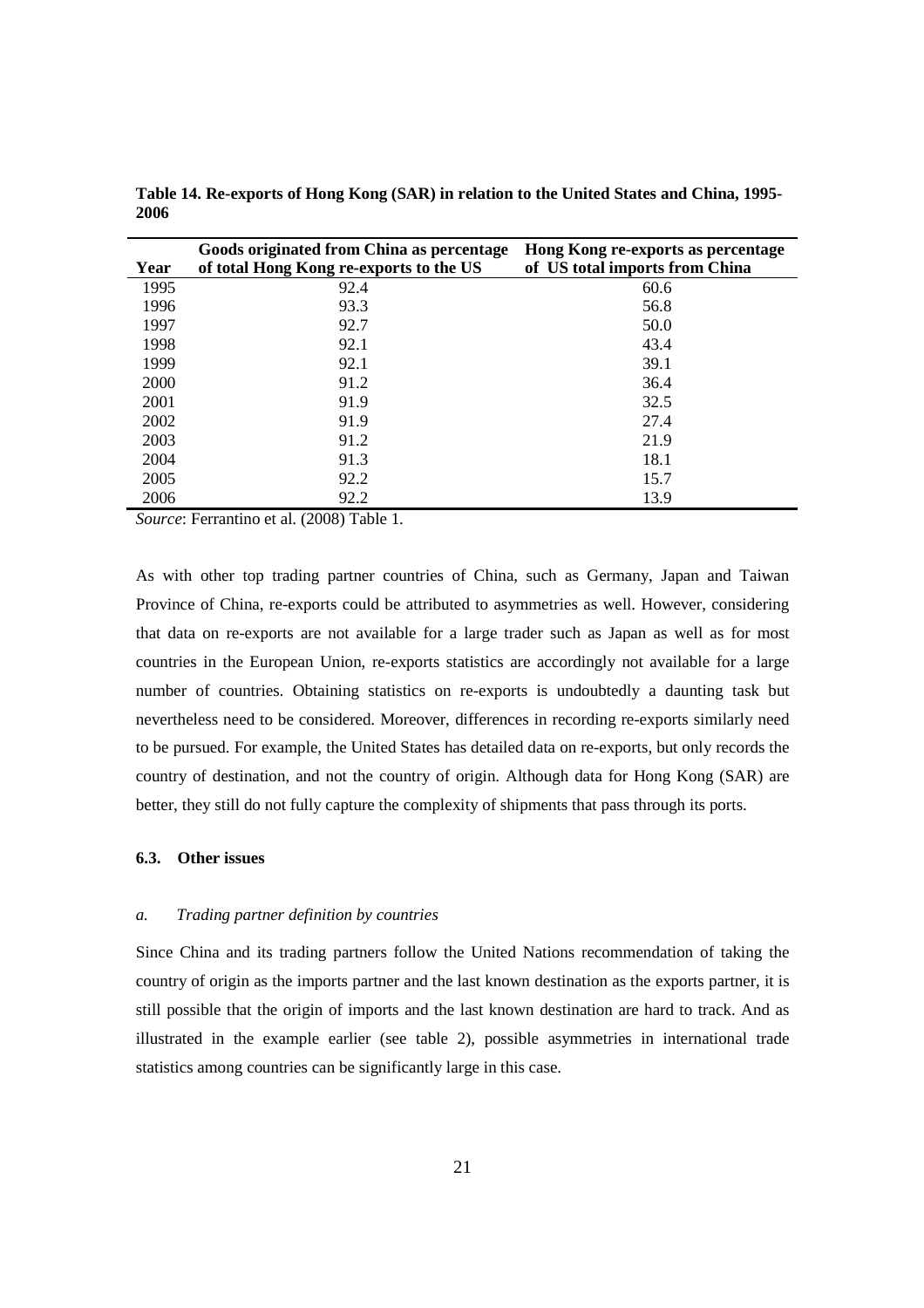#### *b. Thresholds for recording international trade statistics by country*

It is also possible that China and its top five trading partners set up different thresholds for recording international trade which, by extension, means differences in the definition of trade in small transactions. Other statistical issues, including timing of measurement (recording by customs) differing allocation of product classification to goods or mis-attribution; and smuggling could also result in a significant degree of asymmetry in international trade between China and its top five trading partners.

#### *c. Exchange rate fluctuations*

Exchange rate fluctuation is another issue that needs to be taken into account. Exchange rate fluctuations are not always properly recorded in international trade statistics. The general recording rule is that trading values are normally aggregated over the period of one year in local currency and converted into United States dollars. This could well be the cause of large imbalances in international trade statistics among countries, and as such is not exceptional in the case of China and its top five trading partners. As shown in table 15, the average exchange rate between United States dollar and Chinese renminbi yuan between 1992 and 2008 and the exchange rate fluctuations of United States dollars and Chinese renminbi yuan are significant, which resulted in the large asymmetries in international trade between China and the United States.

| Year | <b>Exchange rate (yuan)</b> | Year | <b>Exchange rate (yuan)</b> |
|------|-----------------------------|------|-----------------------------|
| 1993 | 5.79338                     | 2001 | 8.27426                     |
| 1994 | 8.56513                     | 2002 | 8.26691                     |
| 1995 | 8.35051                     | 2003 | 8.26715                     |
| 1996 | 8.31416                     | 2004 | 8.26636                     |
| 1997 | 8.28978                     | 2005 | 8.18376                     |
| 1998 | 8.27891                     | 2006 | 7.96460                     |
| 1999 | 8.27609                     | 2007 | 7.59719                     |
| 2000 | 8.27841                     | 2008 | 7.15540                     |

**Table 15. Average exchange rate of United States dollar and Chinese renminbi yuan, 1993-2000** 

*Source:* http://www.oanda.com/currency/average

## *d. Mirror statistics*

Needless to mention, for those countries that do not report trade data to the United Nations, data of the partner country are often used. However, although this is not the case with China and its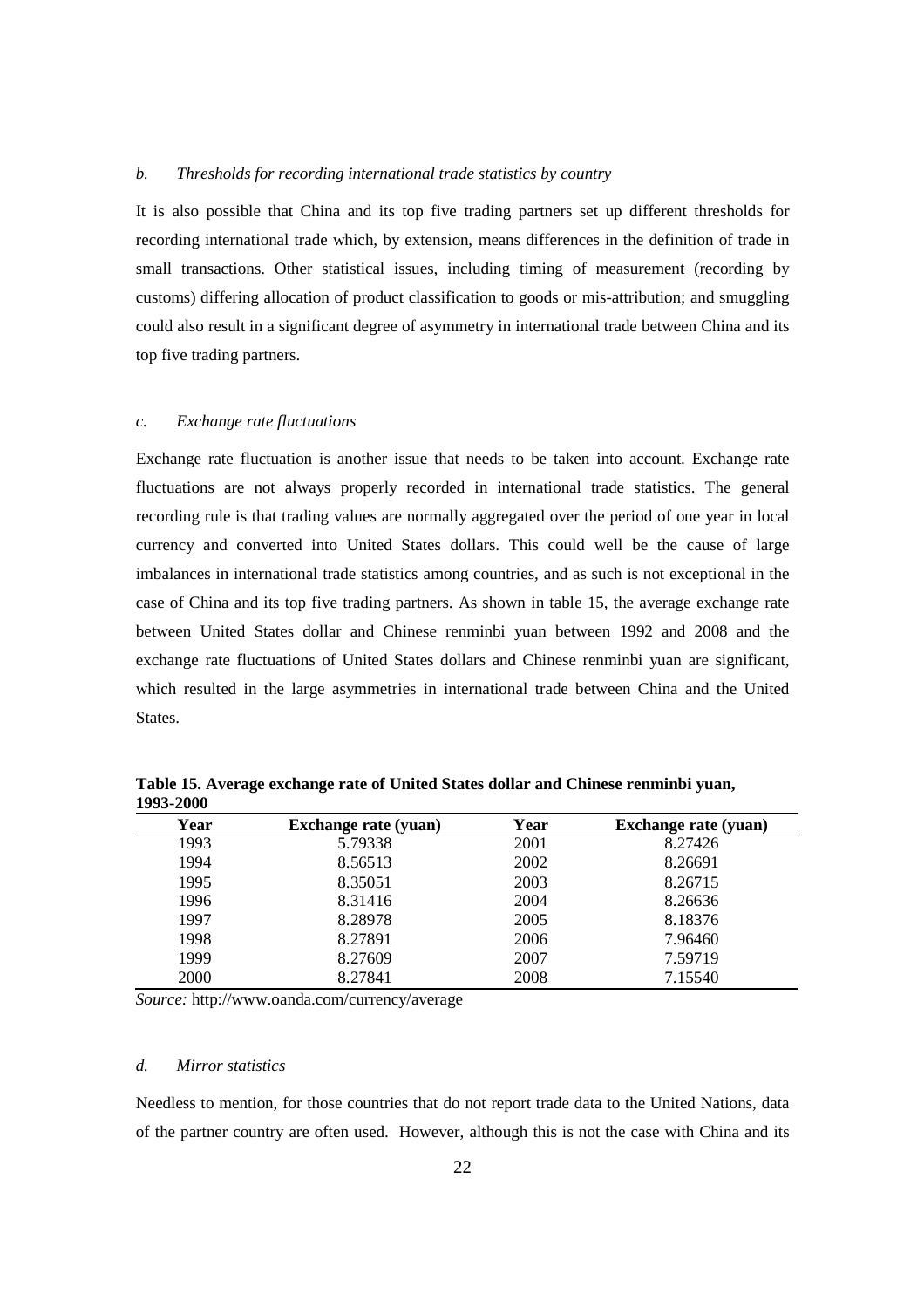top five trading partners, asymmetries still occur, and are worth of mentioning as asymmetry is a general issue among countries.

# **7. Conclusions**

Existing asymmetries in international trade statistics between countries are illustrated in this paper with regard to China and its top five trading partners in manufacturing goods during the period 1992 and 2008. As shown in the analysis, the degree of asymmetry varies depending on various issues, such as the basis of comparison, which are the import statistics used in this paper. Note that as imports statistics are applied from both the reporting country and partner countries to calculate and compare the degree of asymmetry, the results reveal great differences from country to country and from industry to industry. While asymmetries in trade statistics have existed for a long time, the new emerging issue, namely, re-exports demands urgent attention. To detect systematic patterns for asymmetries, it is necessary to take into account specific countries, their trading partners, and also focus on a specific industry.

As the quality of the database is the central issue, to maintain the UNIDO IDSB database, it is very important to ensure that the quality of the database is of a high standard. Apart from the general issues on dealing with the asymmetric patterns of international trade among countries, such as the valuation system of trade flows, the trade system, and definition of trading partner, efforts made to ensure that international trade statistics are less asymmetric should include the following aspects. First of all, due account should be taken of the specific characteristics of countries/regions. As already analyzed in the paper, trade with certain countries, such as Hong Kong (SAR), where actual exports and imports are re-exports/re-imports, the trade statistics compiled in the country/region have to be more detailed, that is, by value in industry to show incoming and outgoing trade. Secondly, for countries where international trade increased significantly in the last decade, such as China, more efforts should be made to detect the new trend of international trade partnership. As shown in the paper, China itself became one of the largest import partners from 2004 to 2008. Thirdly, it is extremely necessary to detect the general asymmetric pattern of international among countries by applying econometric modeling. However, based on the analysis made in this paper, as different countries show different degrees of asymmetries in different industries, the general pattern for tracking should focus on a specific industry and on trading partner countries. Note that, as in UNIDO IDSB, international trade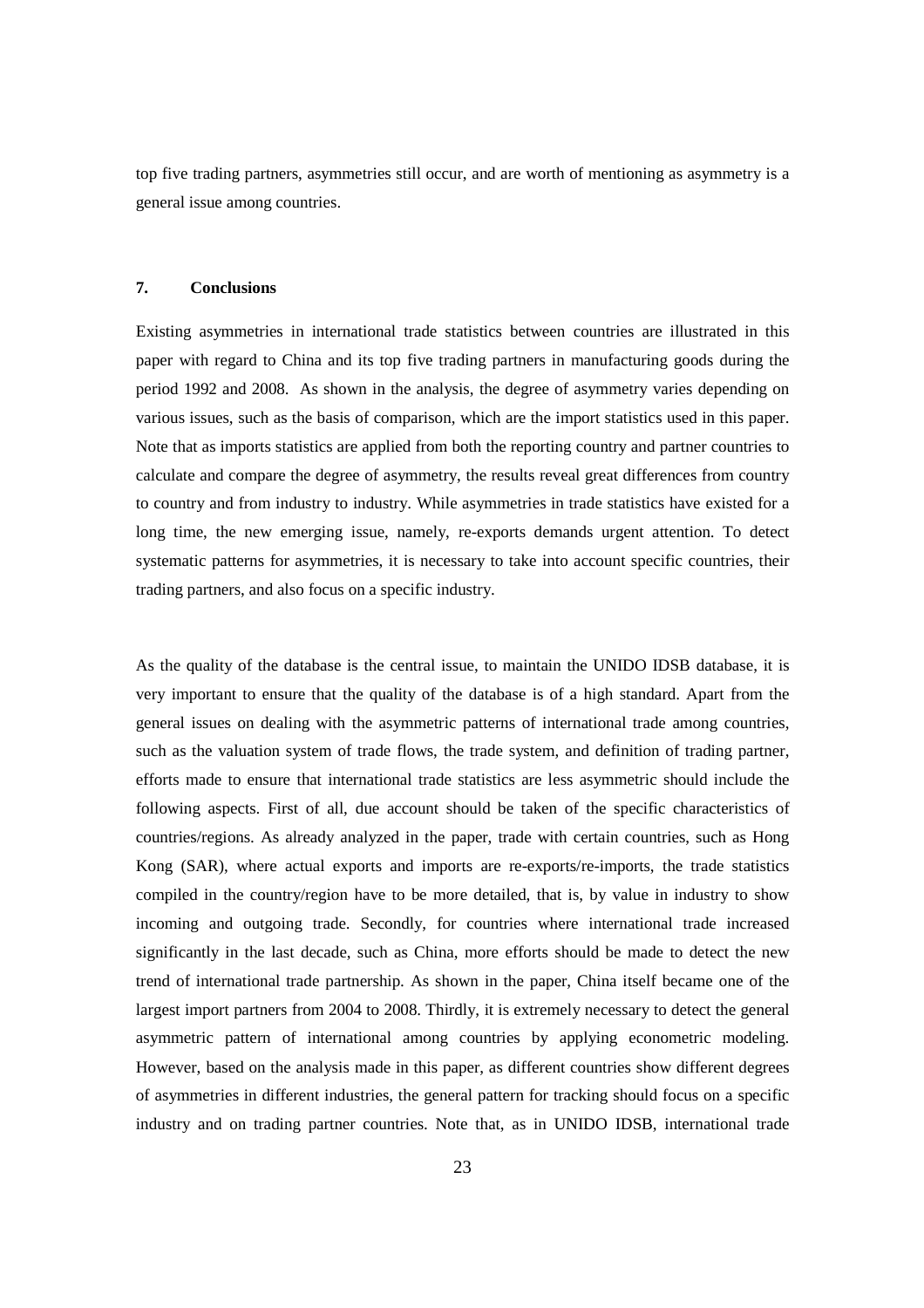statistics are re-categorized by transferring the UNComtrade from classification by SITC to ISIC. UNIDO also needs to cooperate with UNComtrade on delimitate the degree of international trade asymmetries. Currently, probably a more feasible way to detect the asymmetric pattern of international trade is to select the United States and China by using ISIC at Division level (2 digit ISIC code) IDSB, UNIDO. As can be seen, the apparent importance and representative aspect of selecting these two countries are: (1) both countries are among the largest economies in the world; (2) China is the fastest growing country in international trade of manufacturing goods in the world; and (3) in trade between these two countries, Hong Kong (SAR) is very much involved in re-exports and re-imports, an emerging issue for the treatment of trade asymmetries.

It is equally important to control the occurrence of unavoidable errors to ensure least disruption in the database. Currently, international trade statistics on manufacturing goods contained in the UNIDO IDSB need to be transferred from UN Comtrade SITC classification to ISIC classification. It is therefore necessary to make timely checks so that the correspondence between SITC and ISIC is as precise as possible, especially since more products and activities are involved in both classifications.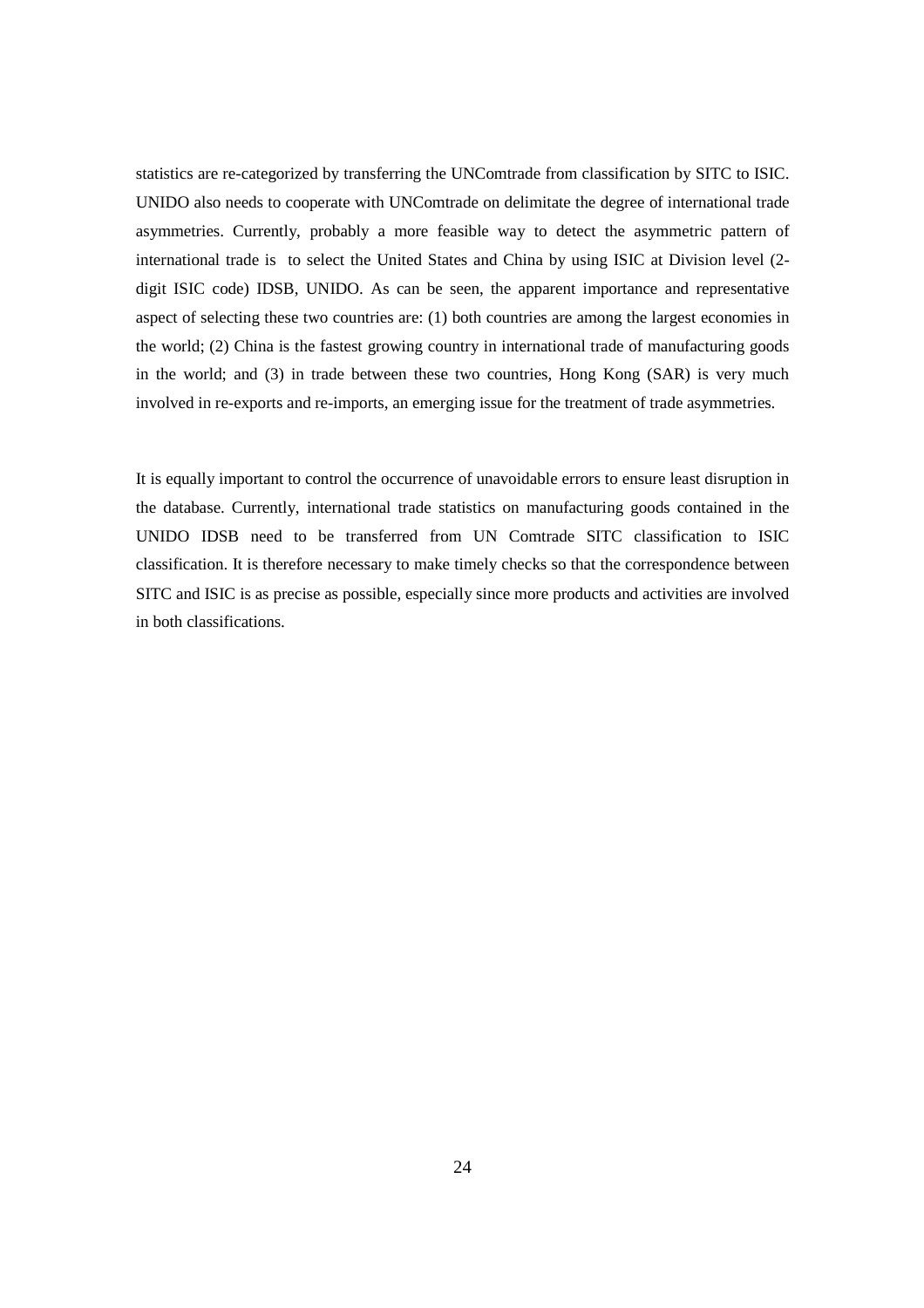#### **References**

- Andriamananjara, S., H. Arce and M. J. Ferrantino (2004), Transshipment in the United States, US International Trade Commission of Economics Working Paper No. 2004-04-B, April 2004.
- Eurostat (1998) Statistics on the trading of goods User guide, Office for Official Publications of the European Communities, Luxembourg.
- Fung, K. C. and L. J. Lau (1998) The China-United States bilateral trade balances: how big is it really? *Pacific Economic Review* 3: 33-47.
- Ferrantino, Michael J. and Zhi WANG (2008) Accounting for discrepancies in bilateral trade: The case of China, Hong Kong, and the United States, *China Economic Review* vol. 19 (3): 502-520.
- Geyer-Schaefer,K.(2007) Analysis of asymmetries of trade statistics between Germany and China, STD/NAES/TASS/ITS(2007)22, OECD.
- Guo, D., C.Webb and N. Yamano (2009) Towards harmonized bilateral trade data for intercountry input-output analysis: statistical issues, DSTI/DOC (4), OECD.
- Kusters, A and J. Verbruggen (2001) Reexports and the Dutch market position, CPB Report 2001: 4, 35-40.
- Morgenstern, O. (1974) On the accuracy of economic observations: foreign trade statistics. In: J.N. Bhagwati, Editor*, Illegal Transactions in International Trade* (ch. 7), North-Holland, Amsterdam (1974).
- Mellens, M.C., H.G.A. Noordman and J.P.Verbruggen (2007) "Re-exports: international comparison and implications for performance indicators", CPB Document 2007, No.149,<br>Netherlands Bureau for Economic Policy Analysis, The Hague: Netherlands Bureau for Economic Policy Analysis, The Hague: www.cpb.nl/nl/pub/cpbreeksen/document/149/doc149.pdf.
- Parniczky, G. (1980) On the inconsistency of world trade statistics, *International Statistical Review,* 48: 43-48.
- Roos, J. (2005) "*International transport and trade statistics*", STD/NAES/TASS/ITS(2005)21, paper presented to the 6th OECD International Trade Statistics Expert Meeting, Paris: www.oecd.org/dataoecd/33/32/35331631.pdf.
- Roos, J. (2006) "*Identifying and measuring re-exports and re-imports*", STD/NAES/TASS/ITS(2006)18, paper presented to the 7th OECD International Trade Statistics Expert Meeting, Paris: www.oecd.org/dataoecd/3/22/37358015.pdf.
- Tsigas, Marinos E., Hertel, Thomas W., and Binkley, James K. (1992) Estimates of systematic reporting bias in trade statistics. *Economic Systems Research*, 4(4), 297−310.
- United Nations (2002) Manual on Statistics of International Trade in Services, Statistical papers series No.86.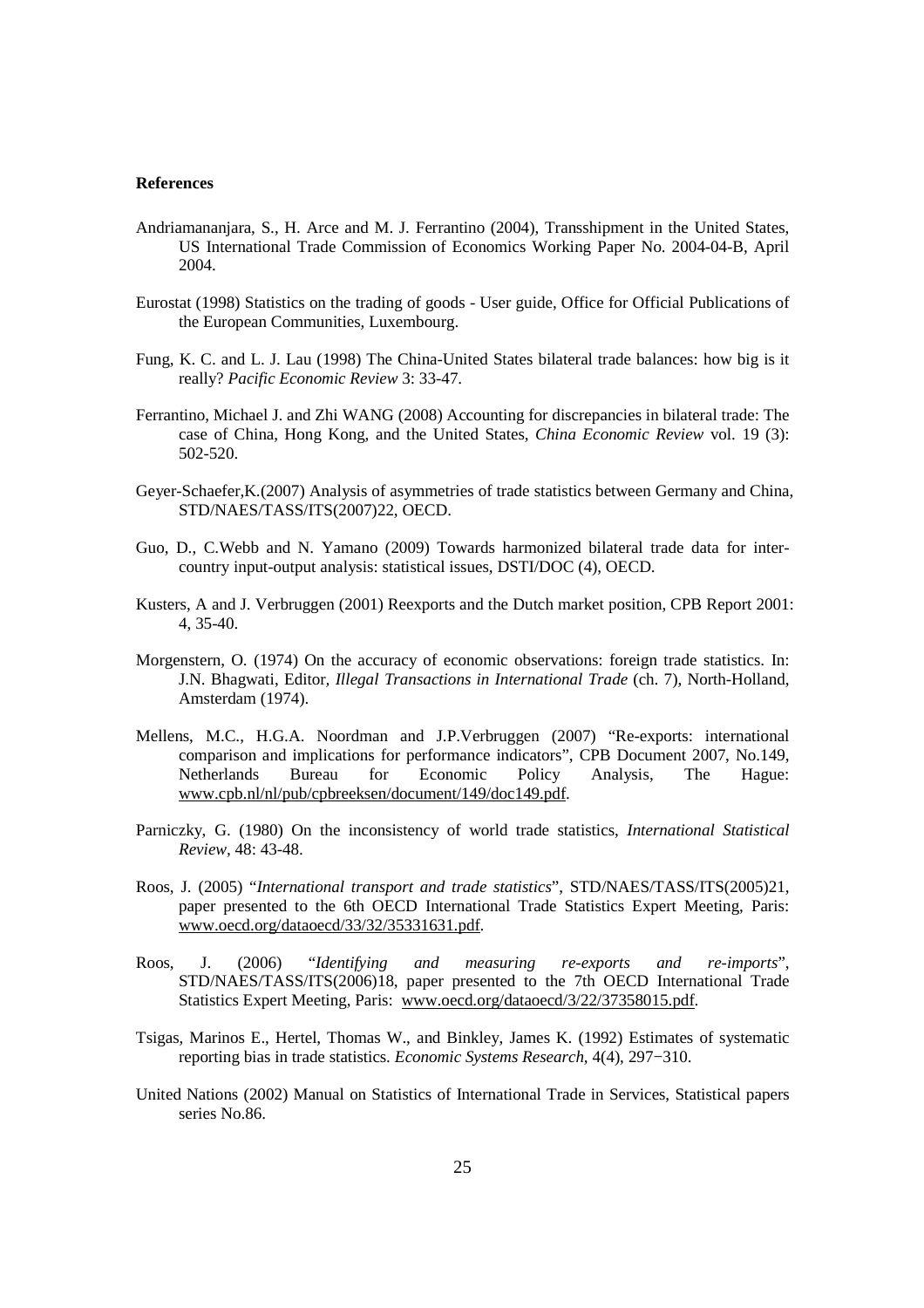- United Nations (1998) "International Merchandise Trade Statistics: Concepts and Definitions", Department of Economics and Social Affairs, Statistical Division, ST/ESA/STAT/SER.M/52/Rev.2: http://unstats.un.org/unsd/publication/SeriesM/SeriesM\_52rev2E.pdf.
- United National Industrial Development Organization (2009) *Industrial Development Report*, 2009: Breaking in and moving up: new industrial challenges from the bottom billion and the middle-income countries, Vienna, Austria.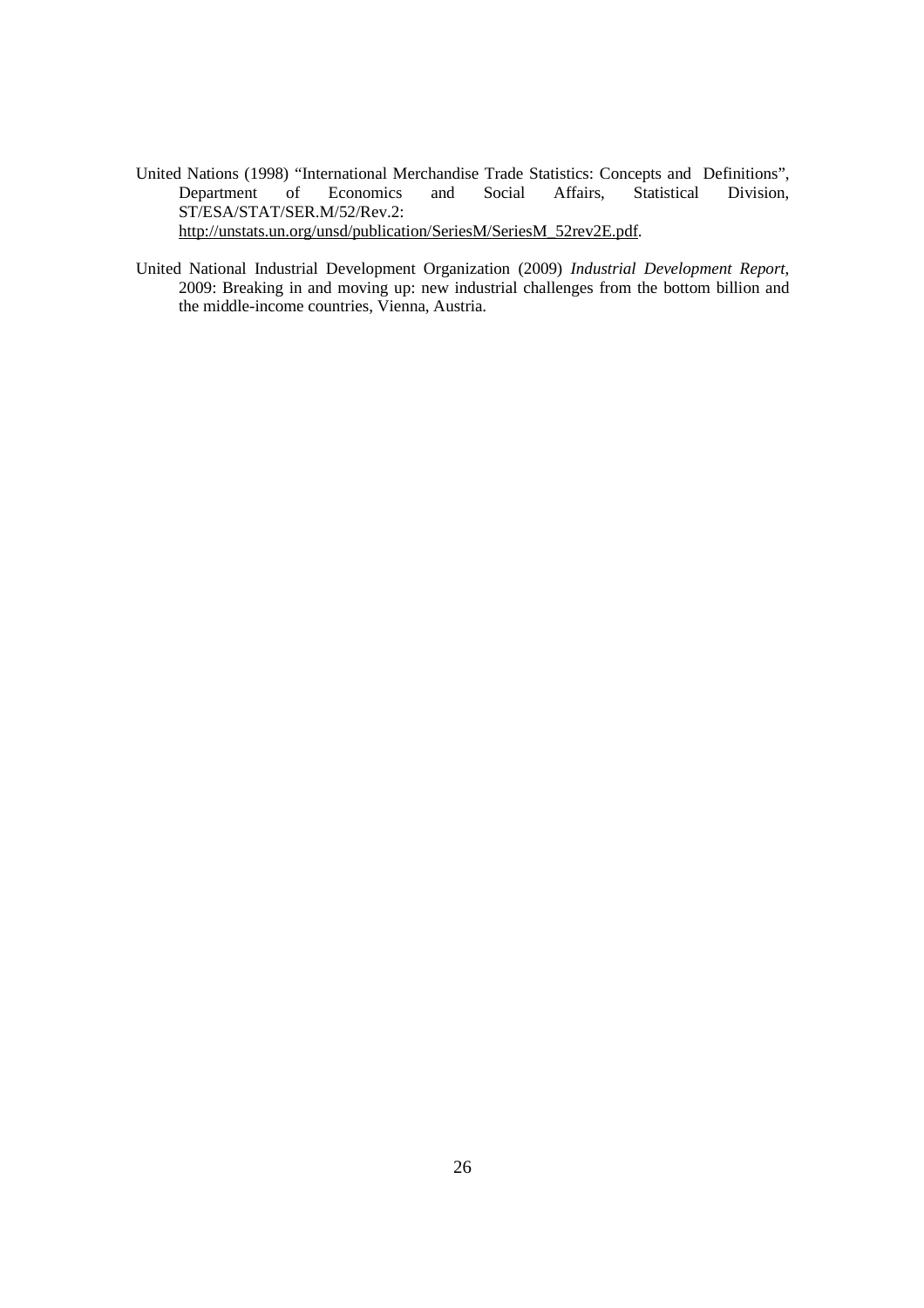### **Appendix 1. International trade statistics on manufacturing goods by UNIDO**

International trade statistics on manufacturing goods by UNIDO is part of the dataset contained in the IDSB database (industrial demand and supply balance) maintained by UNIDO, which aims to calculate the apparent consumption. Note that for a certain industry, the apparent consumption is formulated as its domestic output plus imports minus exports.

## *Apparent consumption = Domestic output + imports - exports*

In general, the IDSB database comprises two datasets: IDSB-Rev.2, at the 4-digit level of ISIC (Revision 2), and IDSB-Rev.3, at the 4-digit level of ISIC (Revision 3). The data are derived from output data reported by NSOs (National Statistical Offices) together with UNIDO estimates for ISIC-based international trade statistics, by utilizing the United Nations Commodity Trade Database (COMTRADE). The data pertain to manufacturing and are arranged according to Revisions 2 or 3 of ISIC at the 4-digit level, which comprises 81 manufacturing industries, or 127 industries, respectively. These are presented by country, industry and year. Note that coverage, in terms of years, as well as data items, may vary from country to country depending on data availability.

IDSB contains annual time series data (in current US dollars) as follows:

- 1) Domestic output
- 2) Total imports  $(=(5) + (6))$
- 3) Total exports  $(=(7) + (8))$
- 4) Apparent consumption  $(=(1) + (2) (3)$  above)
- 5) Imports from industrialized countries
- 6) Imports from developing countries
- 7) Exports to industrialized countries
- 8) Exports to developing countries

Note that the trade statistics by ISIC Rev.2 and Rev.3 are transferred from UNComtrade by SITC Rev.2 and SITC Rev.3, respectively.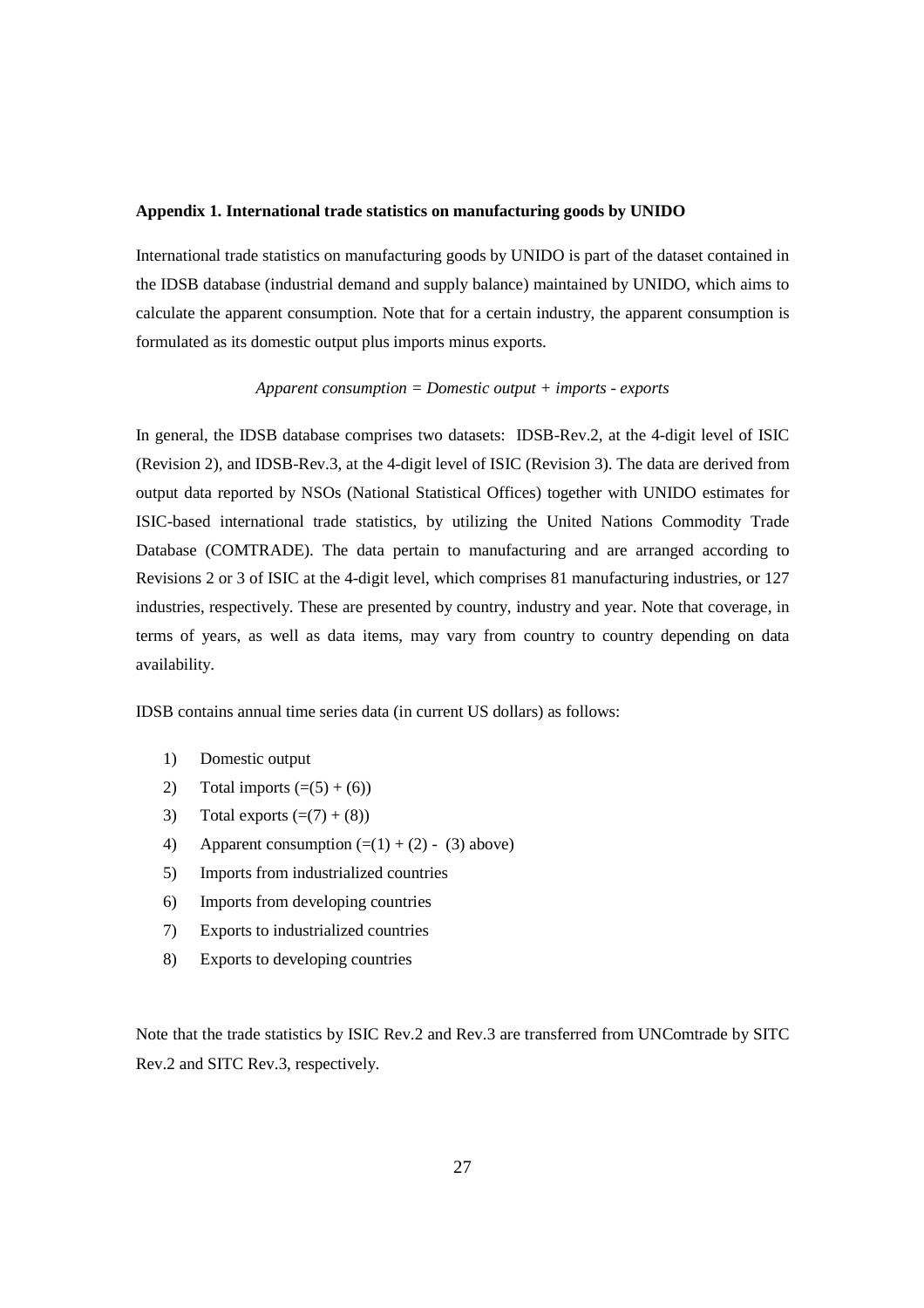#### **Appendix 2. Manufacturing**

- 15 Manufacture of food products and beverages 16 Manufacture of tobacco products 17 Manufacture of textiles 18 Manufacture of wearing apparel; dressing and dyeing of fur 19 Tanning and dressing of leather; manufacture of luggage, handbags, saddlery, harness and footwear 20 Manufacture of wood and of products of wood and cork, except furniture; manufacture of articles of straw and plaiting materials 21 Manufacture of paper and paper products 22 Publishing, printing and reproduction of recorded media 23 Manufacture of coke, refined petroleum products and nuclear fuel 24 Manufacture of chemicals and chemical products 25 Manufacture of rubber and plastics products 26 Manufacture of other non-metallic mineral products 27 Manufacture of basic metals 28 Manufacture of fabricated metal products, except machinery and equipment 29 Manufacture of machinery and equipment n.e.c. 30 Manufacture of office, accounting and computing machinery 31 Manufacture of electrical machinery and apparatus n.e.c. 32 Manufacture of radio, television and communication equipment and apparatus 33 Manufacture of medical, precision and optical instruments, watches and clocks
- 34 Manufacture of motor vehicles, trailers and semi-trailers
- 35 Manufacture of other transport equipment
- 36 Manufacture of furniture; manufacturing n.e.c.
- 37 Recycling